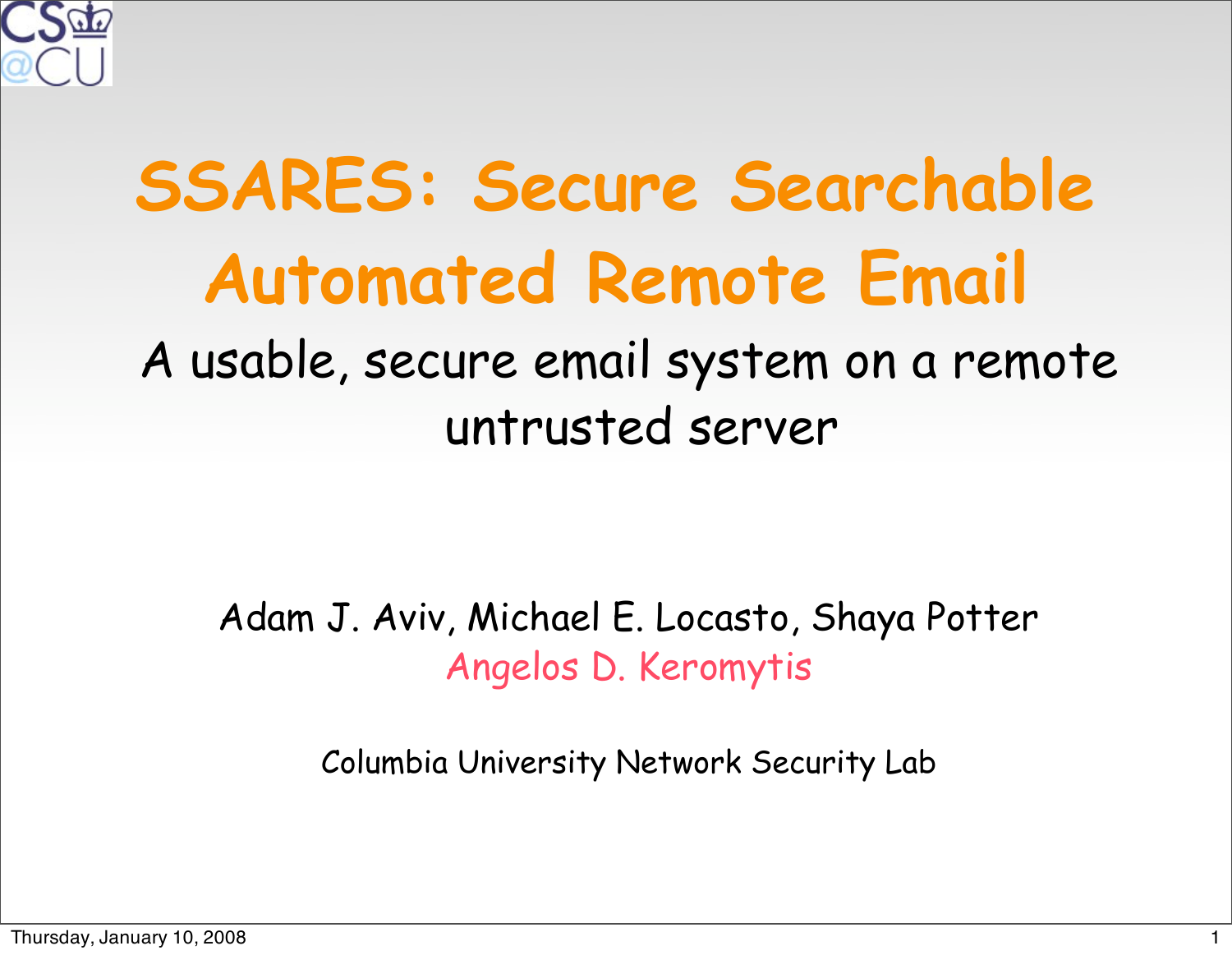

**Trends**

 More and more information is being stored on remote servers

think Google

but also your organization's IMAP server

- **How do we protect all this information "at** rest" on a remote server, while still provide the same service?
- privacy, protection, and convenience
- Good example of this service is email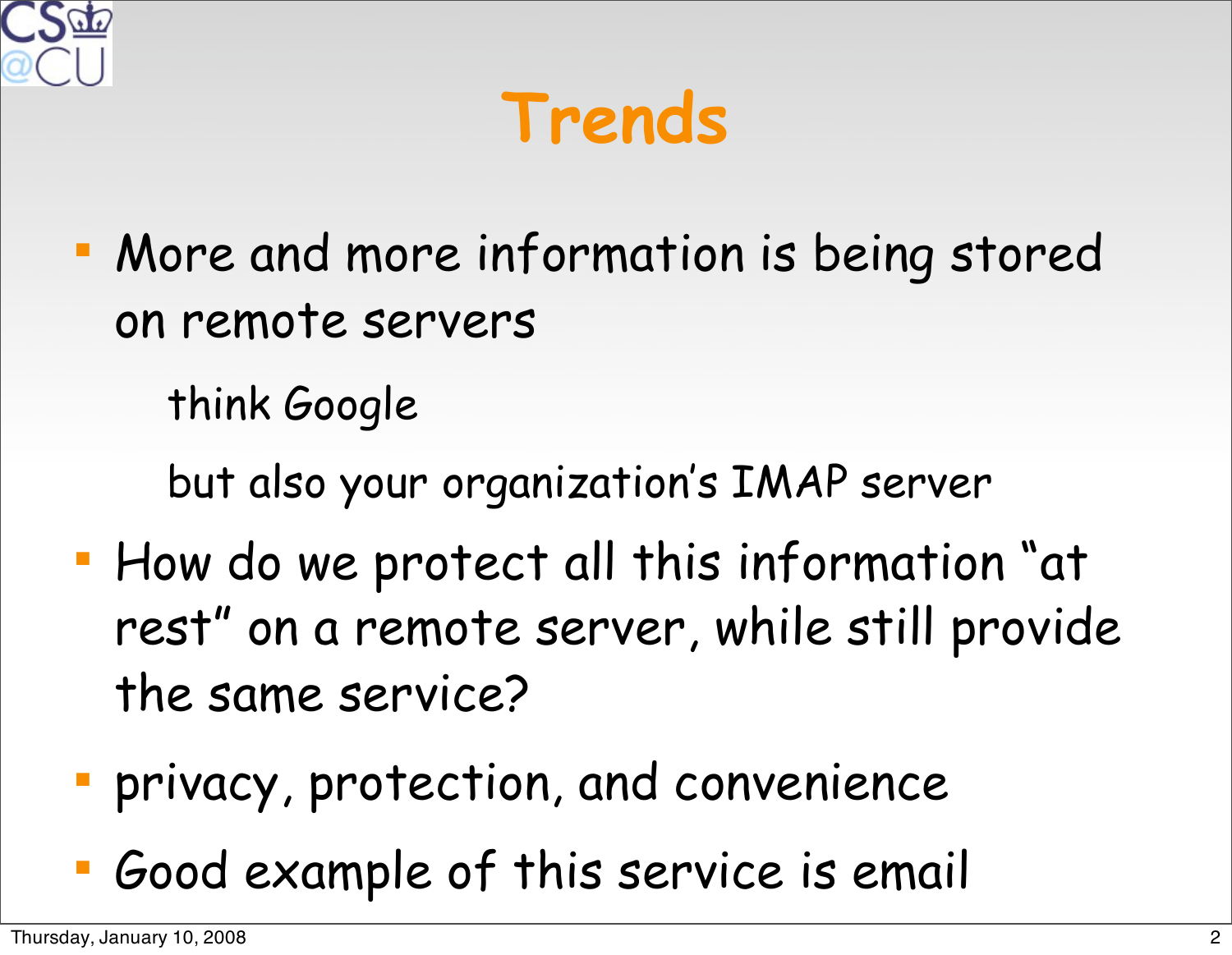

### **The Problem**

- Two options for email storage
	- remote
	- local
- Remote Email Servers have full access to email
- **PGP?**
- Complete Encryption
	- breaks what's nice about remote service
	- no remote searching a service we need and use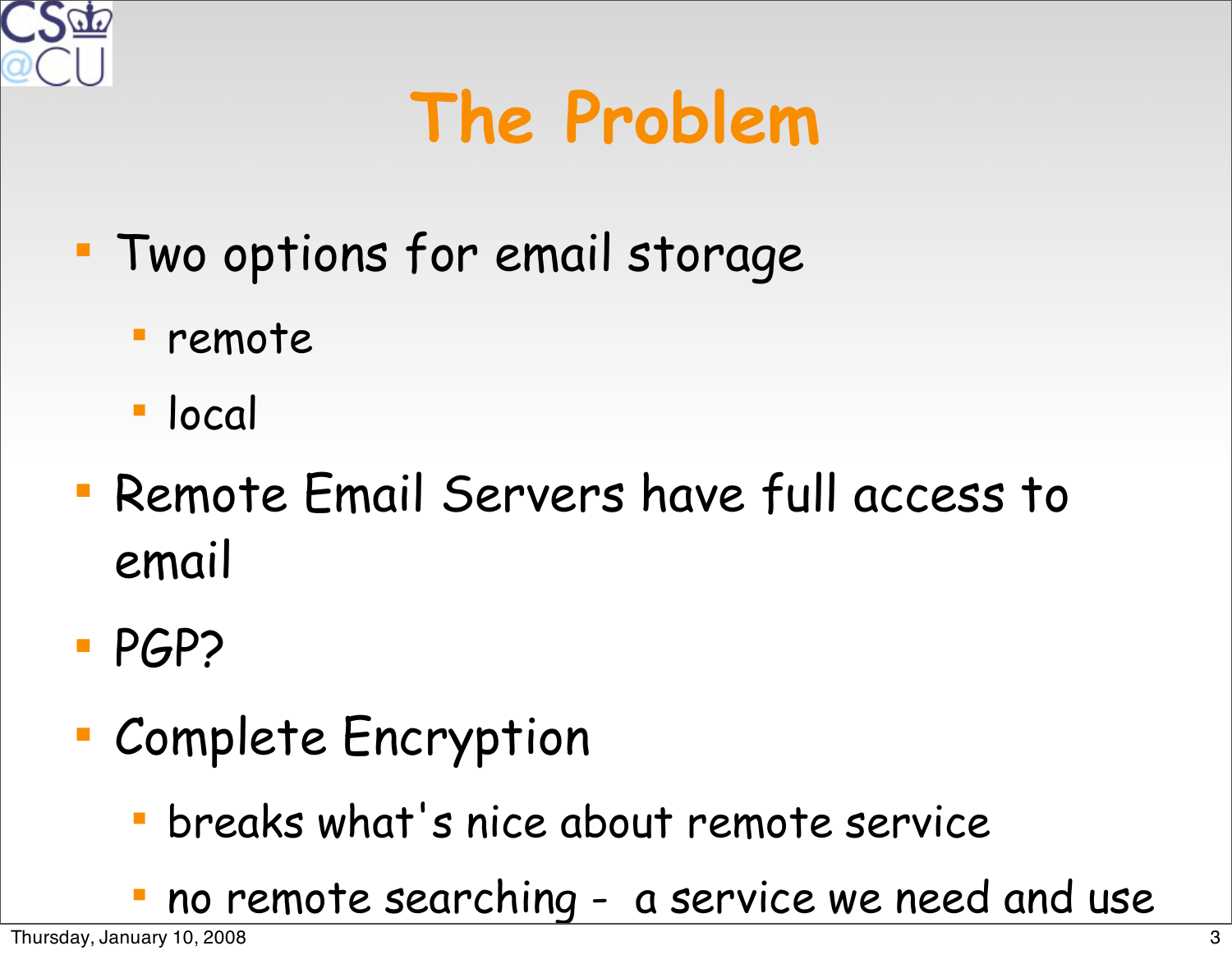

### **Our Solution**

- **SSARES: Secure Searchable Automated** Remote Email Storage
- Public/Private Key Encryption Algorithm
	- no private information ever at the server
- Complete Email Encryption but searchable by server
- Built using a combination of PEKS and Bloom Filters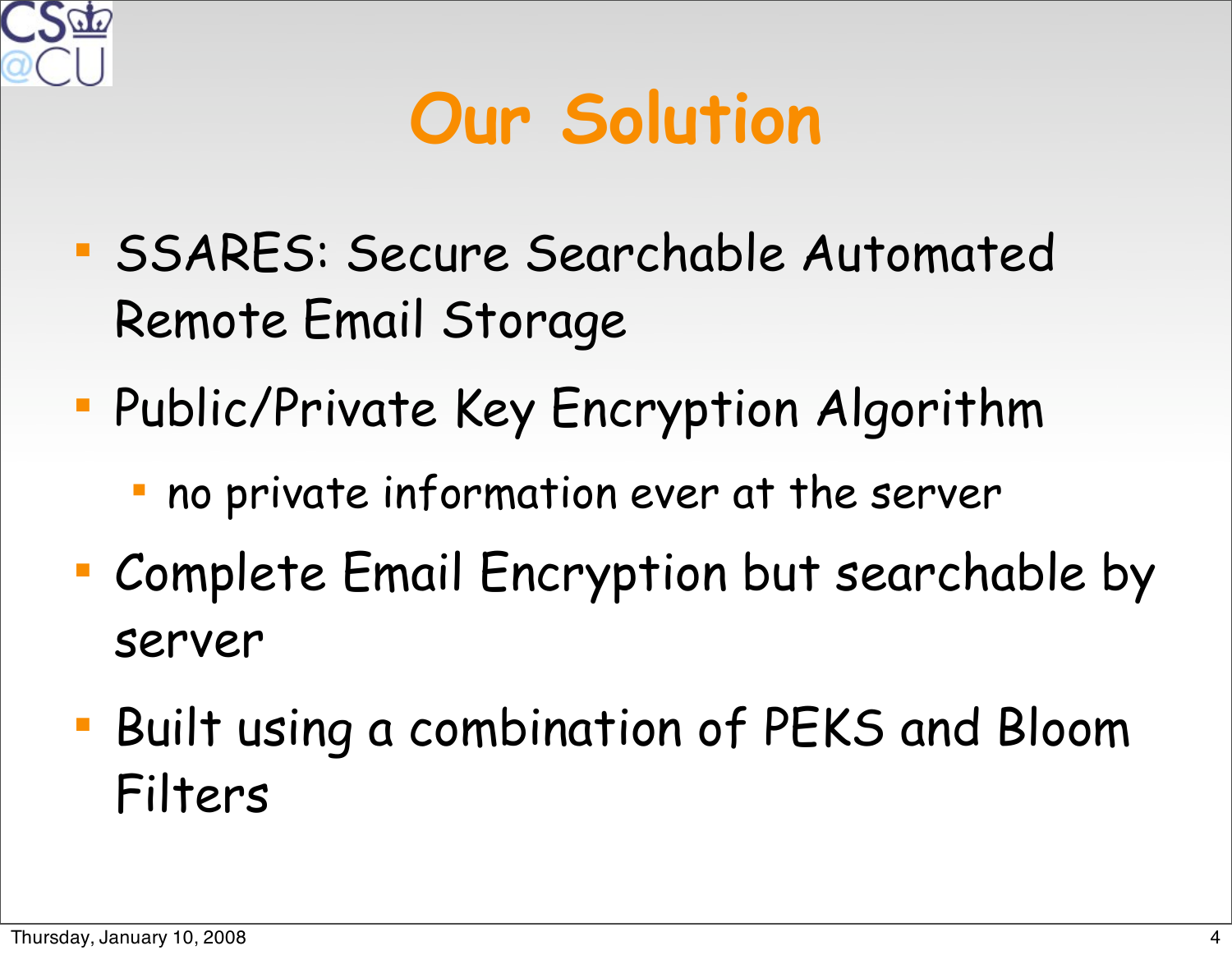

### **Threat Model**

- Two types of attackers
	- break into server, download mailbox, and do offline analysis
	- observes the system in action and watches how messages are matched to try and determine the contents
- **Once server is compromised** 
	- all newly arriving mail trivially compromised
	- prior received mail still protected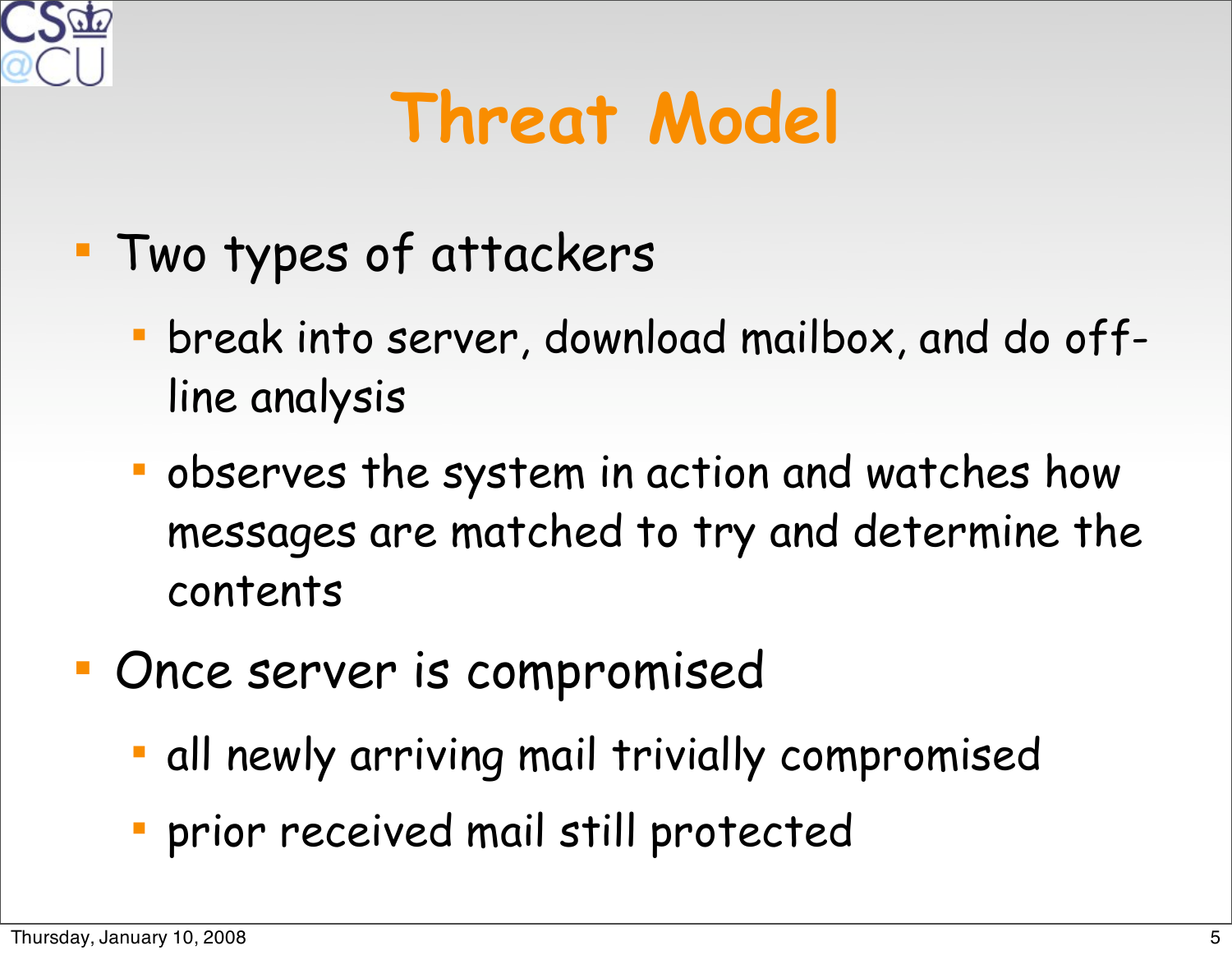

### **Naïve Solutions**

#### Hash Table

- client will have likely keywords
- possibility of a dictionary attack
- **Encrypted Hash Table** 
	- can't search until downloaded hash table
	- how big will this hash table be?
- **The search routine needs protection** 
	- should stay autonomous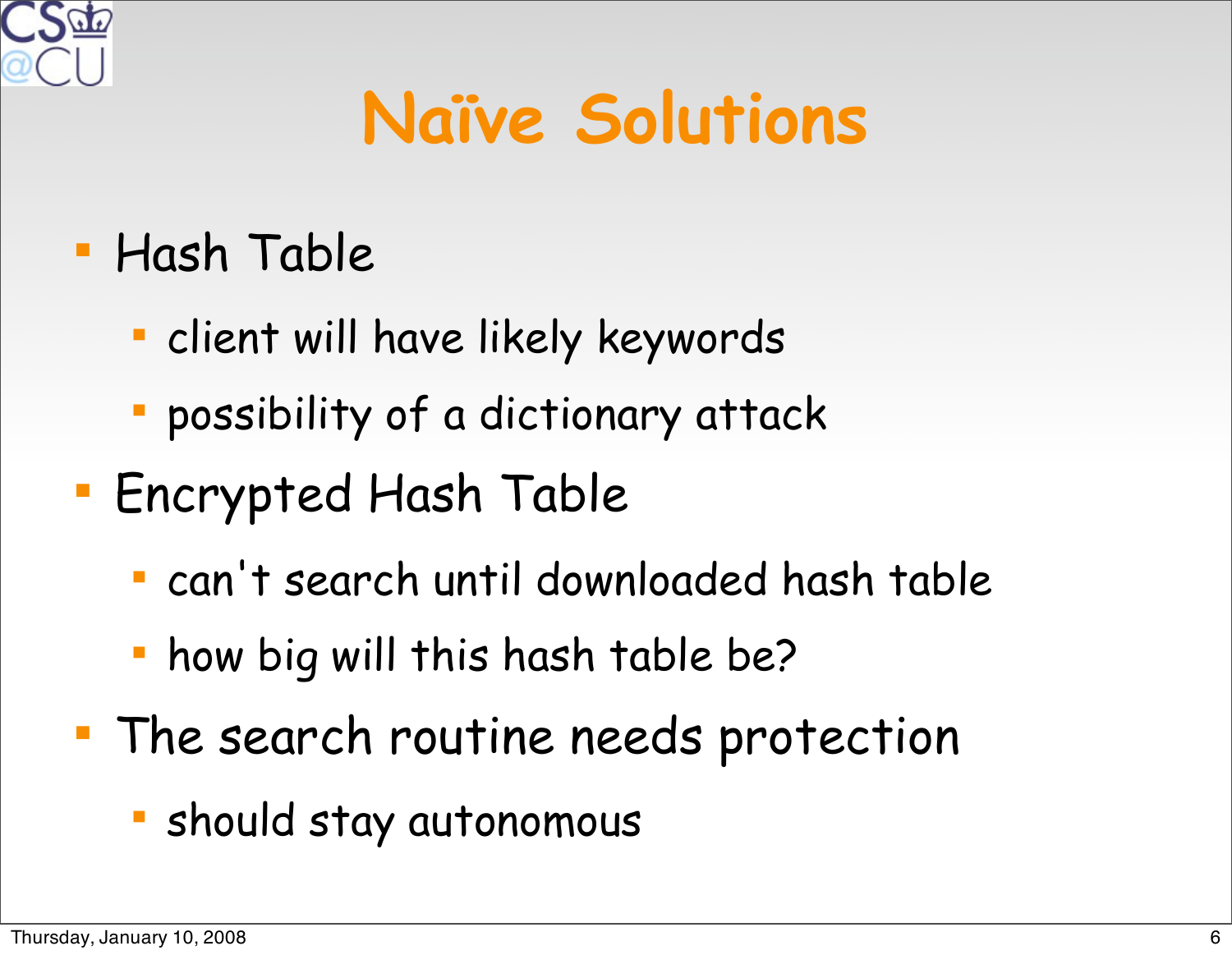

**Goals**

#### **Transparency**

- The actions of the user do not need to change
- The actions of the sender do not need to change

#### Autonomy

- There is no additional interaction between the client and the server needed
- All cryptography can be done without the client private information or client interaction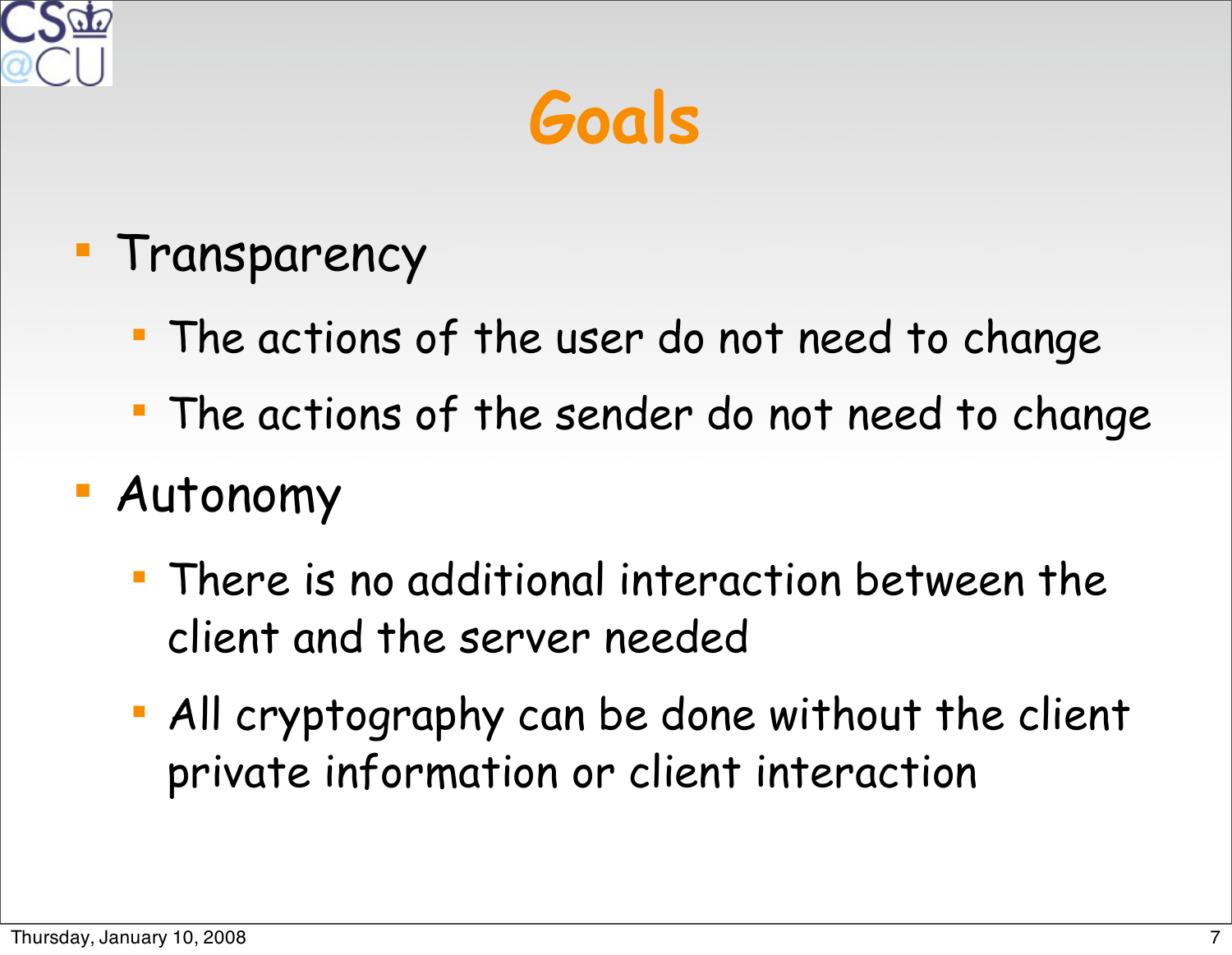





Thursday, January 10, 2008 88 and 10 and 10 and 10 and 10 and 10 and 10 and 10 and 10 and 10 and 10 and 10 and 10 and 10 and 10 and 10 and 10 and 10 and 10 and 10 and 10 and 10 and 10 and 10 and 10 and 10 and 10 and 10 and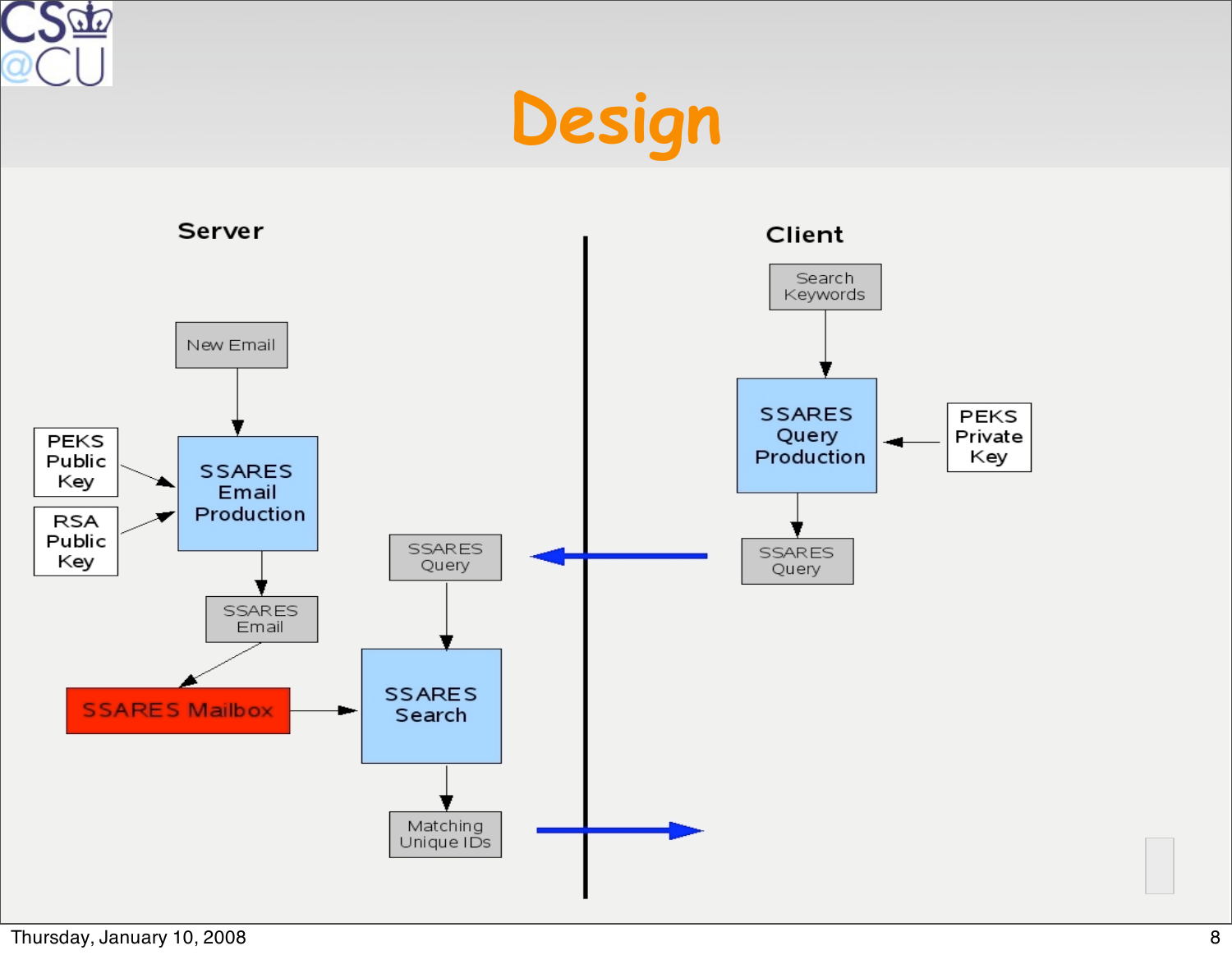

**PEKS**

- Public Key Encryption with Keyword Searching
- Server encrypts keyword with user's public key to create a PEKS
- User encrypts keyword with private key to create a Trapdoor
- Server can securely compare PEKS and Trapdoor to determine if they represent the same keyword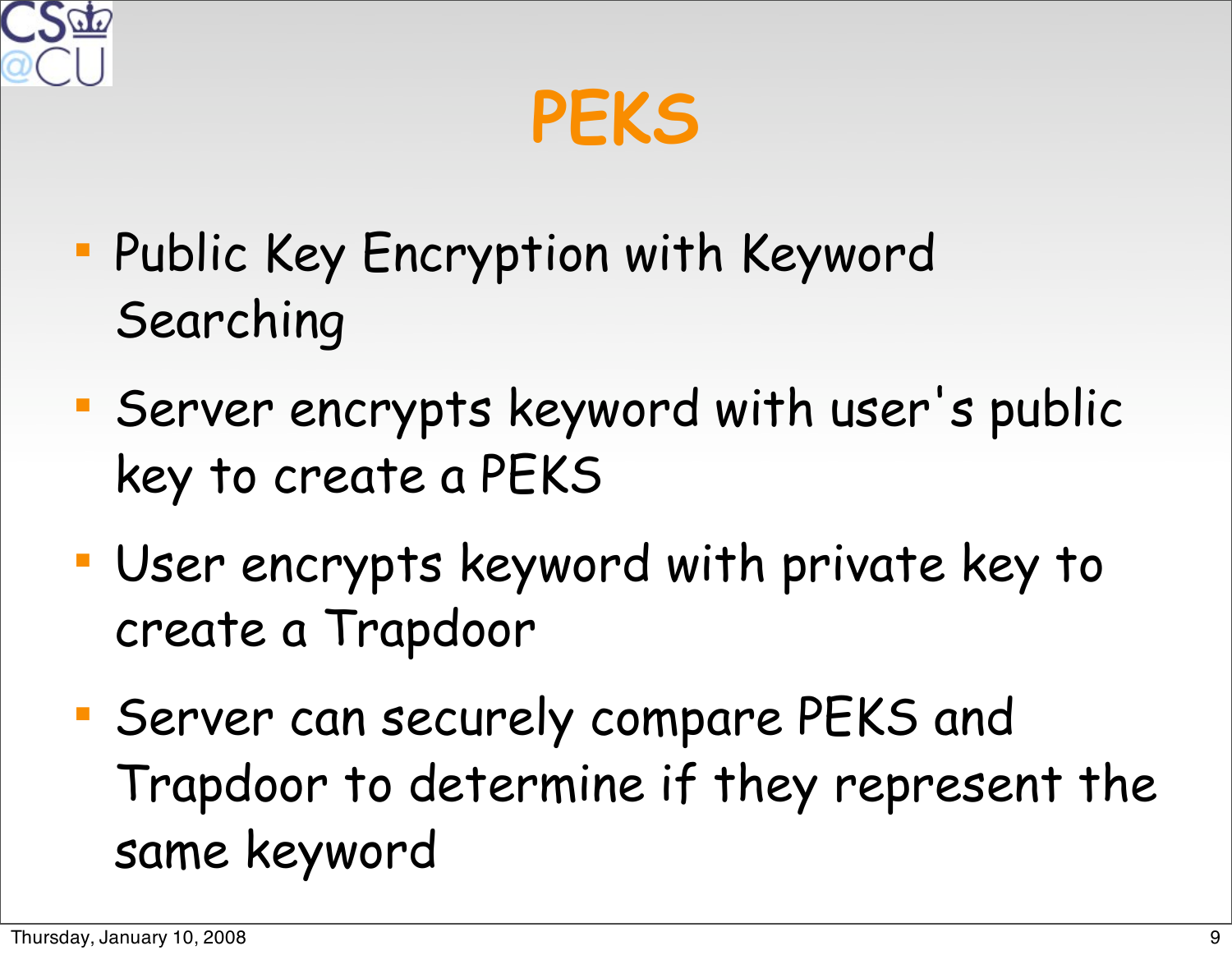

### **PEKS: functional definition**

- KeyGen(s): generate public/private key pair Apub , Apriv
- PEKS(A<sub>pub</sub>, W): given a public-key, A<sub>pub</sub>, and a word, W produce a PEKS, S.
- Trapdoor(A<sub>priv</sub>, W): given a private-key, A<sub>priv</sub>, and a word, W, produce a trapdoor, T<sub>W</sub>

TEST( $A_{pub}$ , S, T<sub>W</sub>): given public key  $A_{pub}$ , trapdoor,  $T_W$ , and PEKS S = PEKS( $A_{pub}$ , W'), output match when W=W', no match otherwise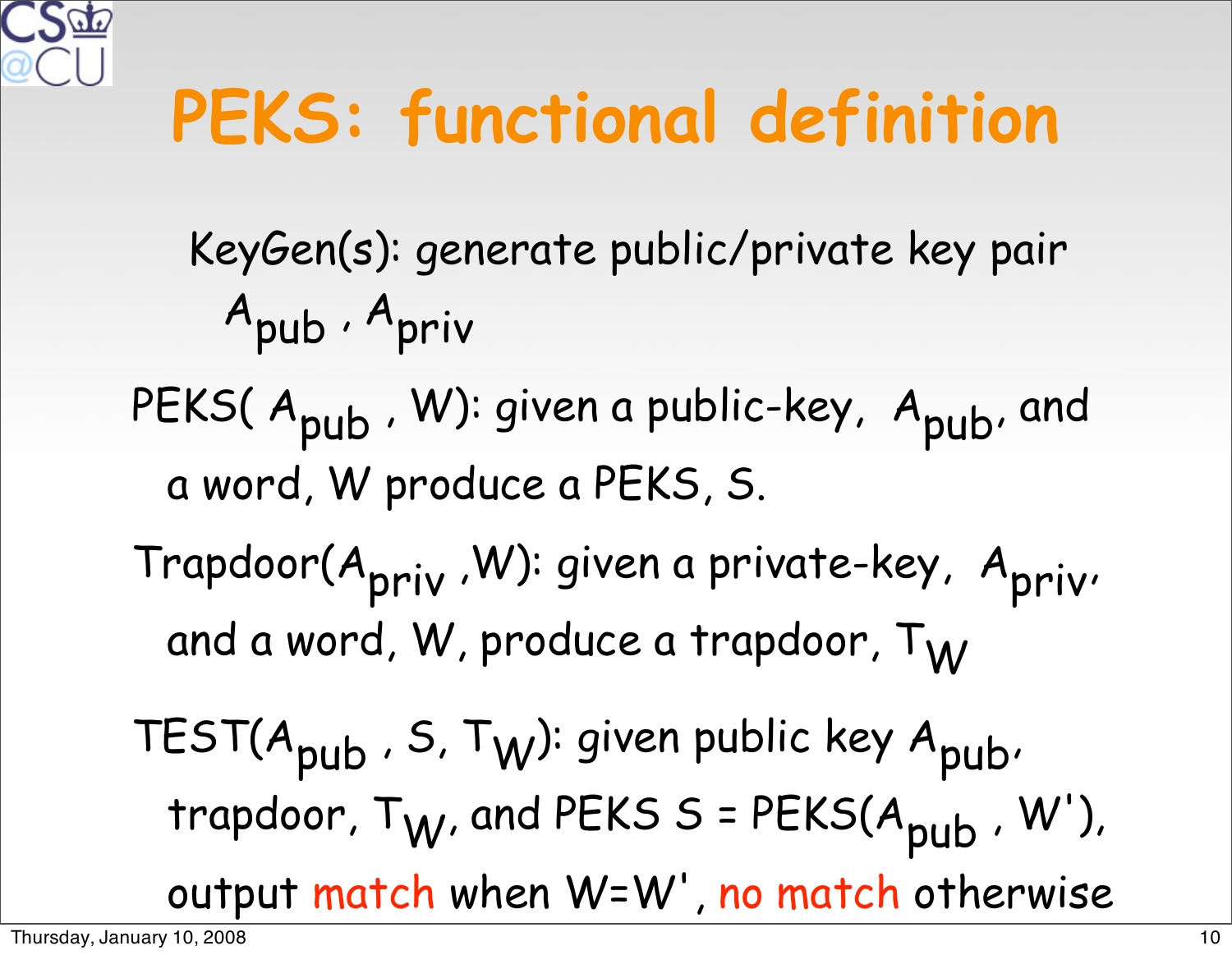

### **PEKS: definitions**

 Two Groups, G1, G2 of prime order p Bilinear map [ e: G1xG1-->G2 ] Two Hash Functions  $H1: \{0, 1\}$ \* --> 61 H2 : G2 --> {0,1}log\_p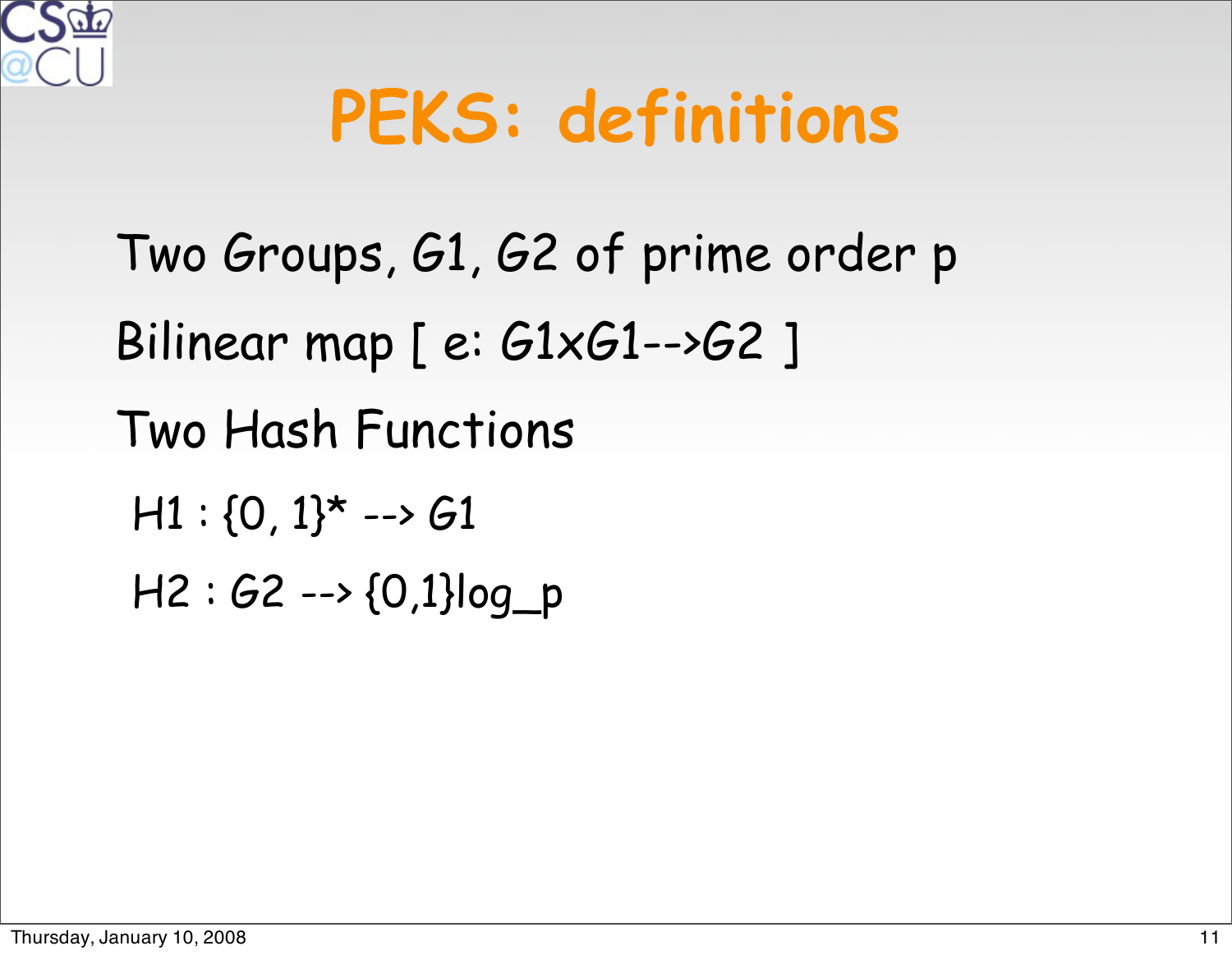

# **PEKS: generation**

 KeyGen(p): security parameter determines the size, p, of the groups G1, G2. pick a random α and a generator g of G1 output:  $A_{pub}$ = [g, h=g<sup>a</sup>],  $A_{priv}$ = a PEKS( $A_{pub}$ , W): compute  $t = e(H1(W), h^r)$ , where r is a randomly generated output:  $[q^r, H2(t)] = S[A,B]$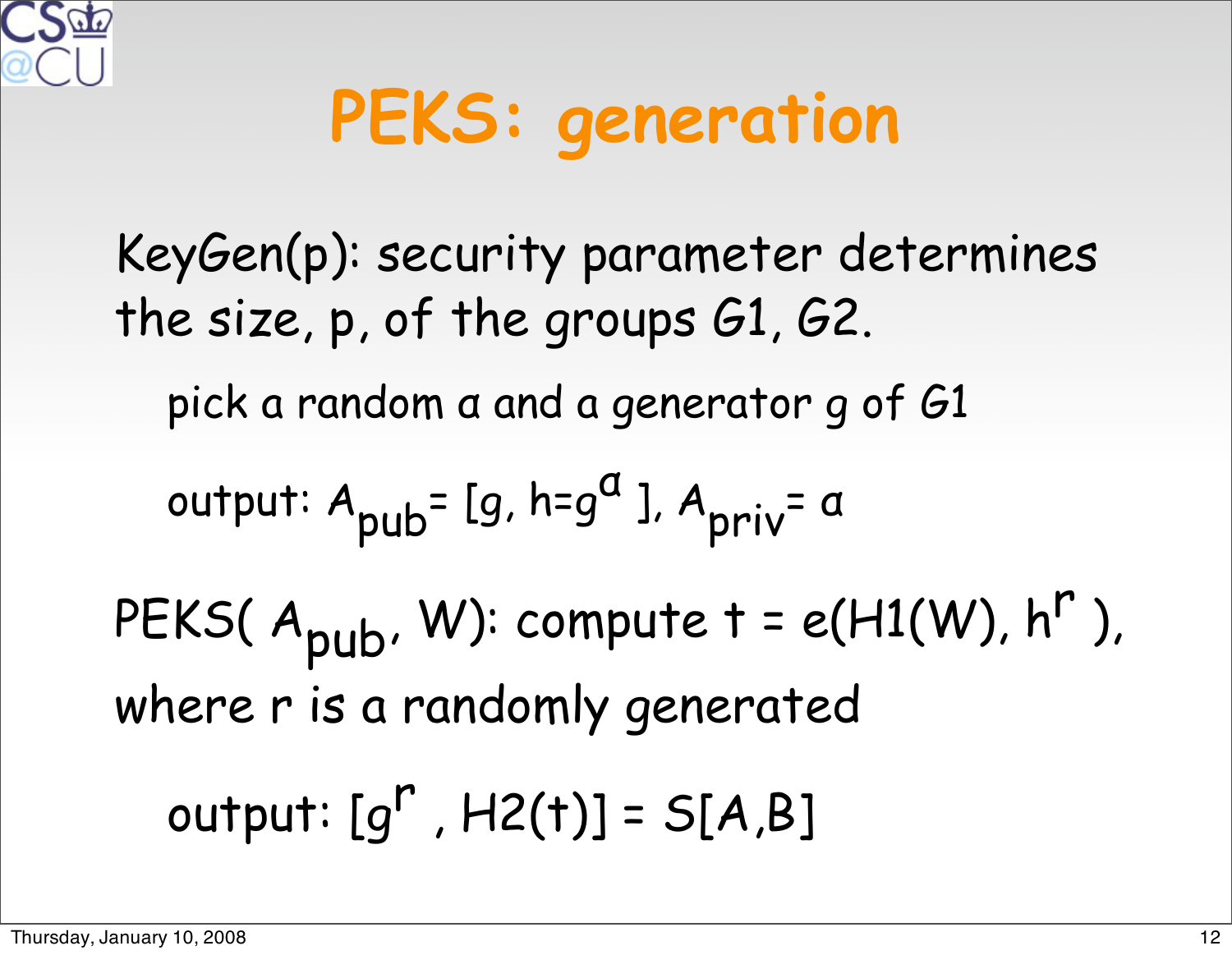

# **PEKS: testing**

#### Trapdoor(Apriv,W): Tw=H1(W)α which is contained in G1

Test( $A_{pub}$ , S[A,B], $T_w$ ): if H2(e( $T_w$ ,A))=B then it is a match and no match otherwise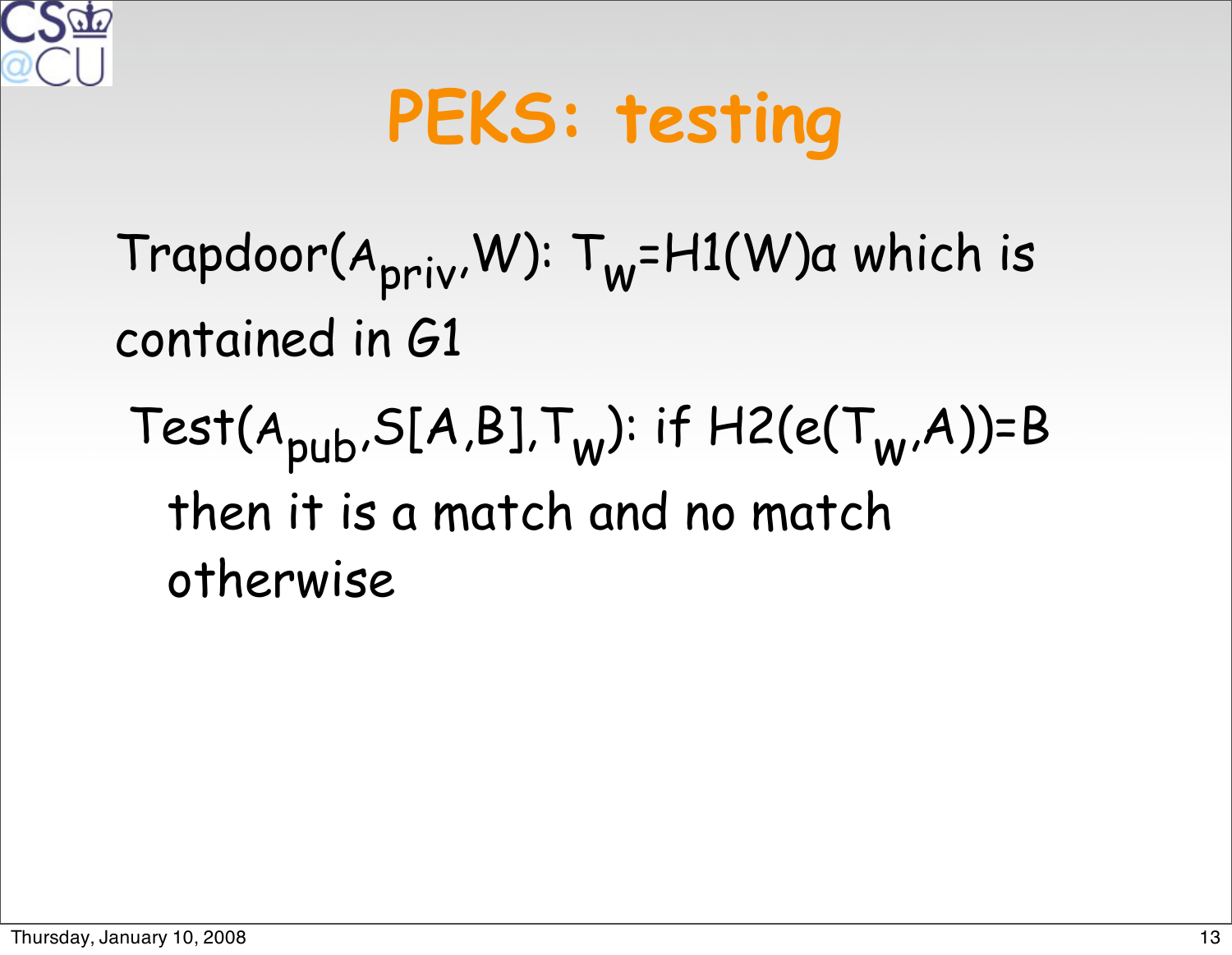

### **Our Contribution**

#### **PEKS slow**

- 100 keywords per message, 1000 messages
- 100,000 PEKS to test for an exhaustive search
- Minimize number of PEKS to test
	- only test PEKS likely to match
- Bloom Filters with a high error rate
	- **Example 75% of message before testing any** PEKS
	- **High error rate limits information leakage**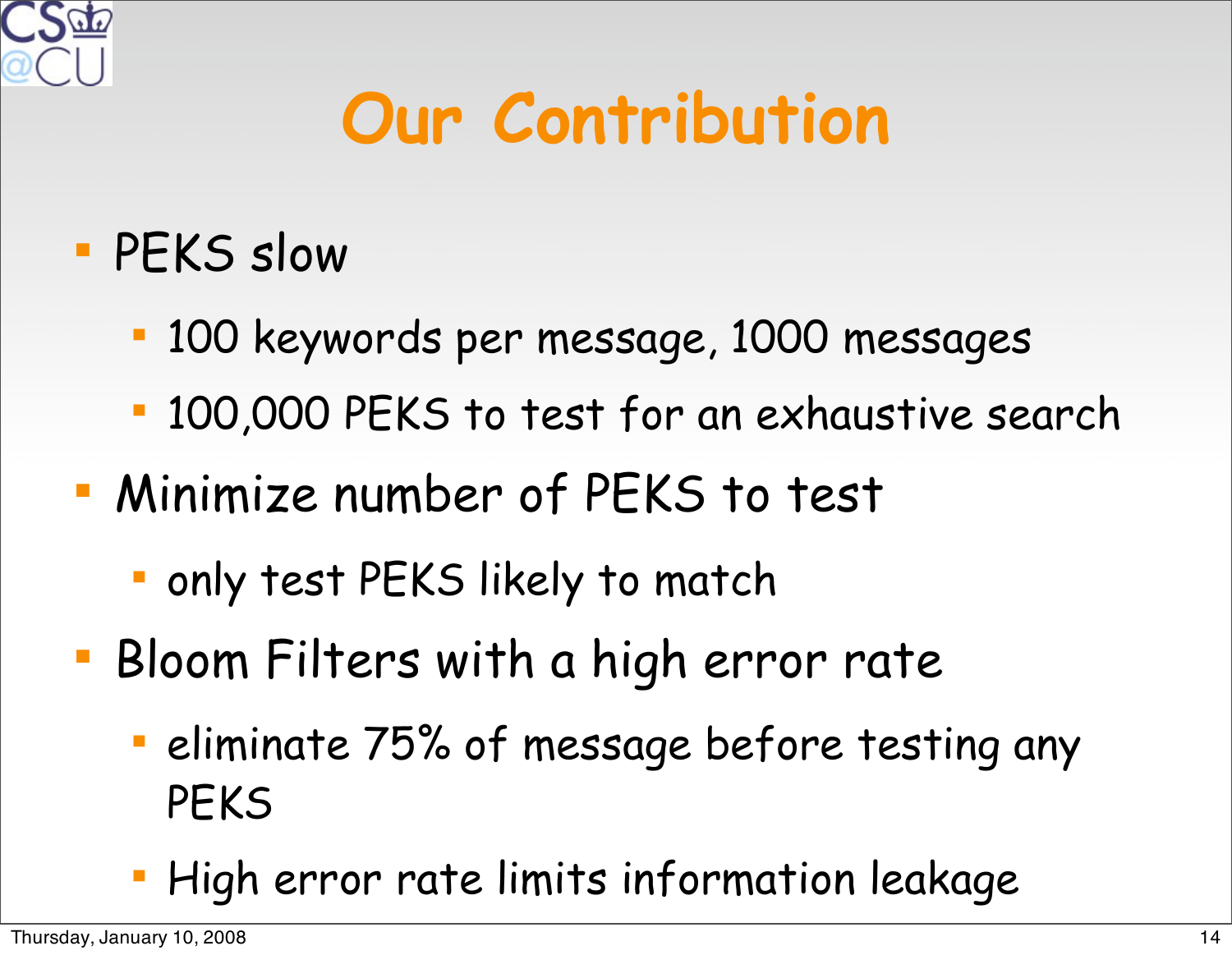

# **What is a Bloom Filter?**

- Space efficient and time efficient way to test set membership
- Non-invertible
- No false negatives
- **Probabilistic false-positives or error-rate** 
	- number of hash functions
	- number of words represented in the filter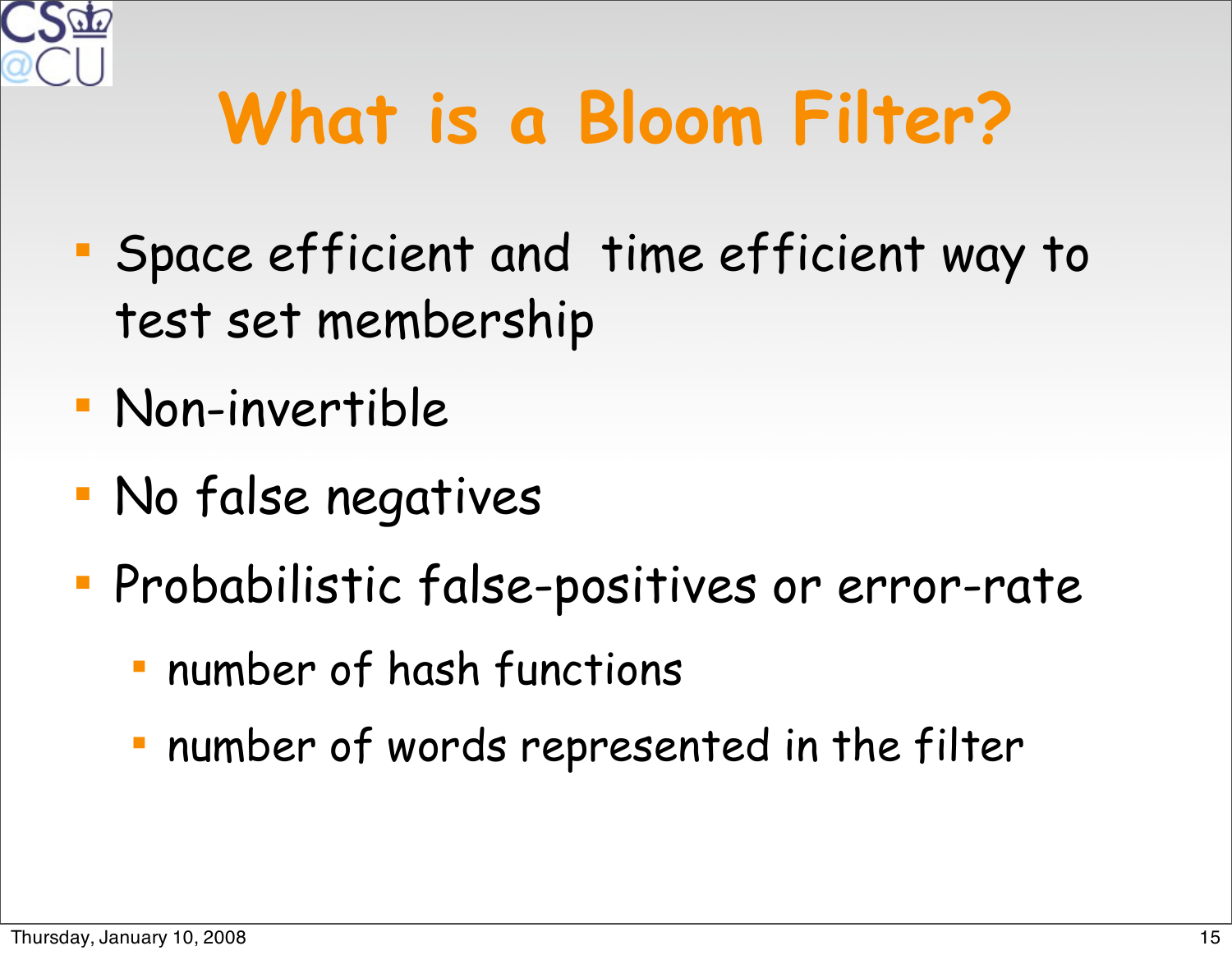

### **Bloom Filters**

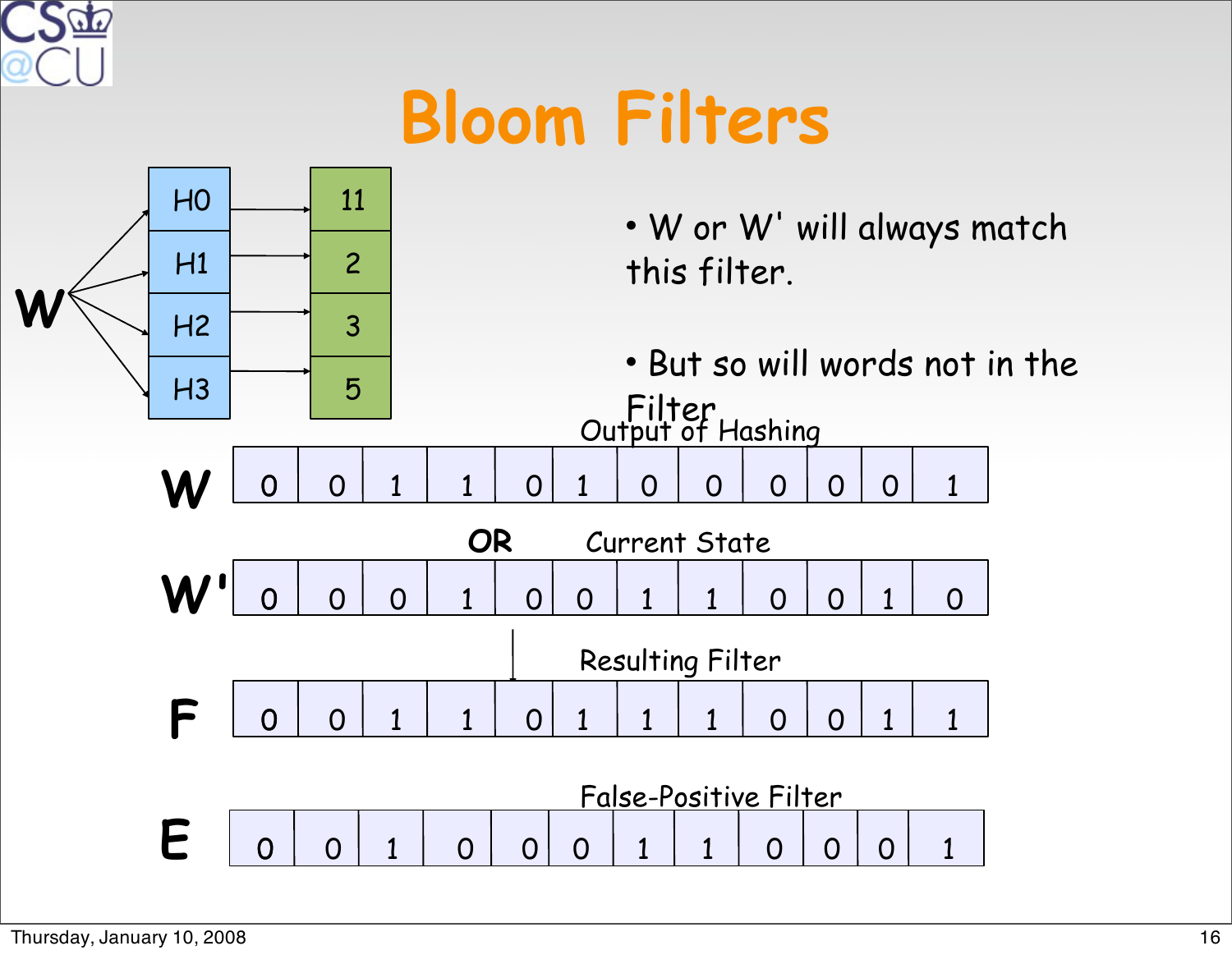

### **Error Prone Filters**

- Normal error rate very low much less then 1%
	- could lead to a dictionary attack
- We build error in roughly 25%
	- **E** eliminate 75% of the messages quickly
- Much harder to do a dictionary attack
- No error in query filters
	- results in false-negatives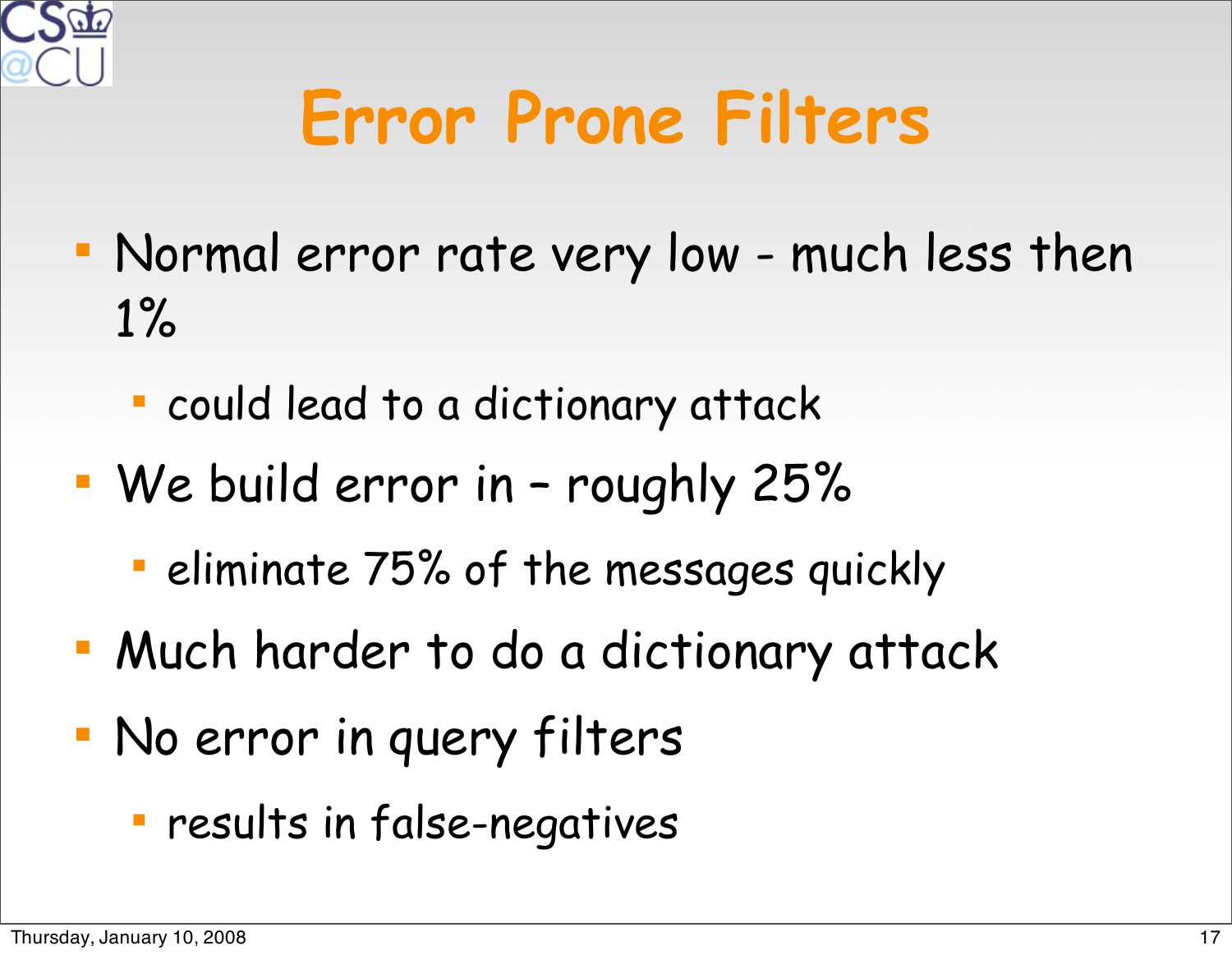

#### **Constructions**

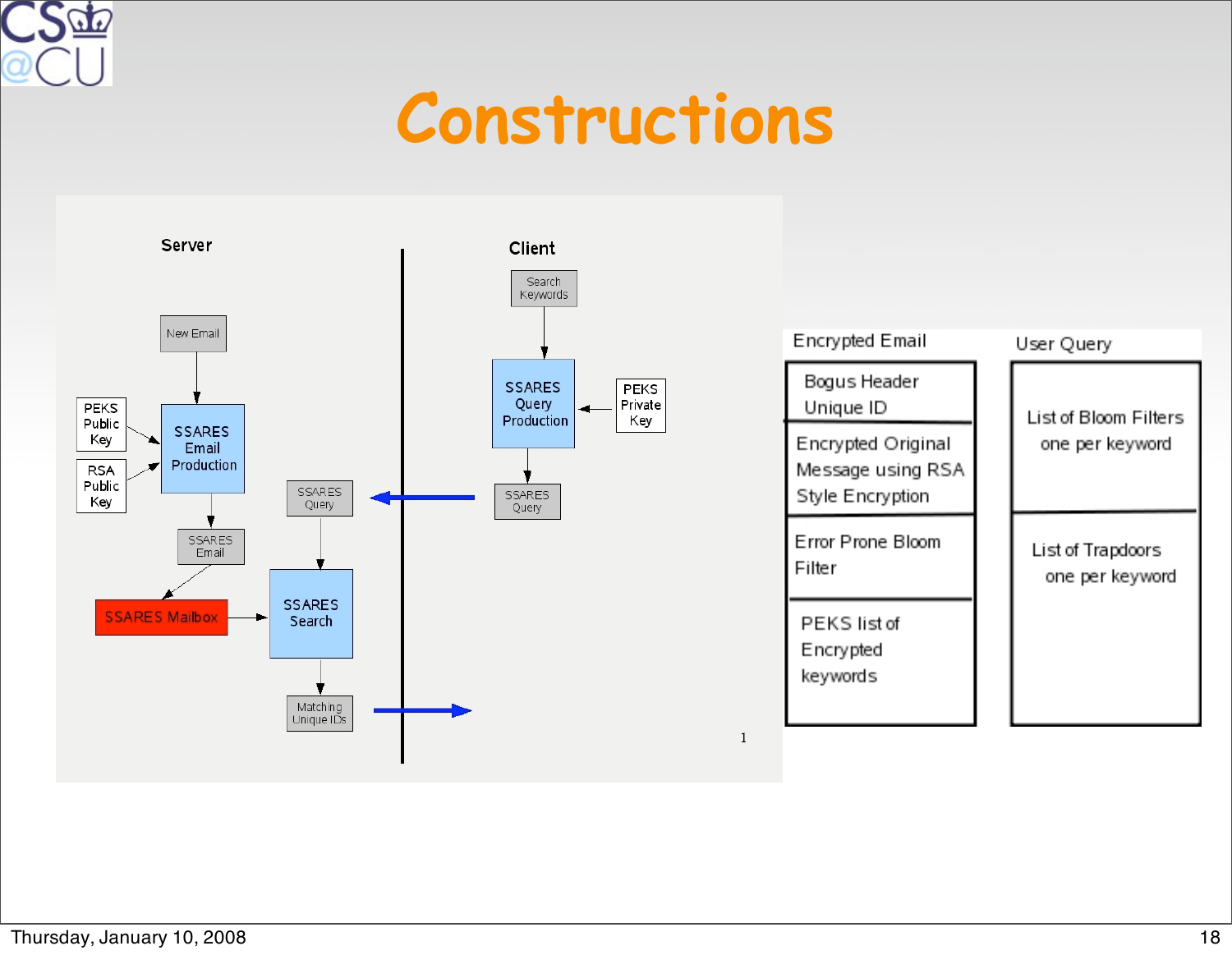

## **Additionally**

- Divide PEKS lists into fields by message parts
	- To:, From:, Body:, Attachments:, etc
	- **less PEKS to test, more precise searching**
- Alpha-Sorting
	- **Each PEKS associated with unencrypted first** letter of the keyword it represents
	- **The trapdoor comes with the unencrypted first** letter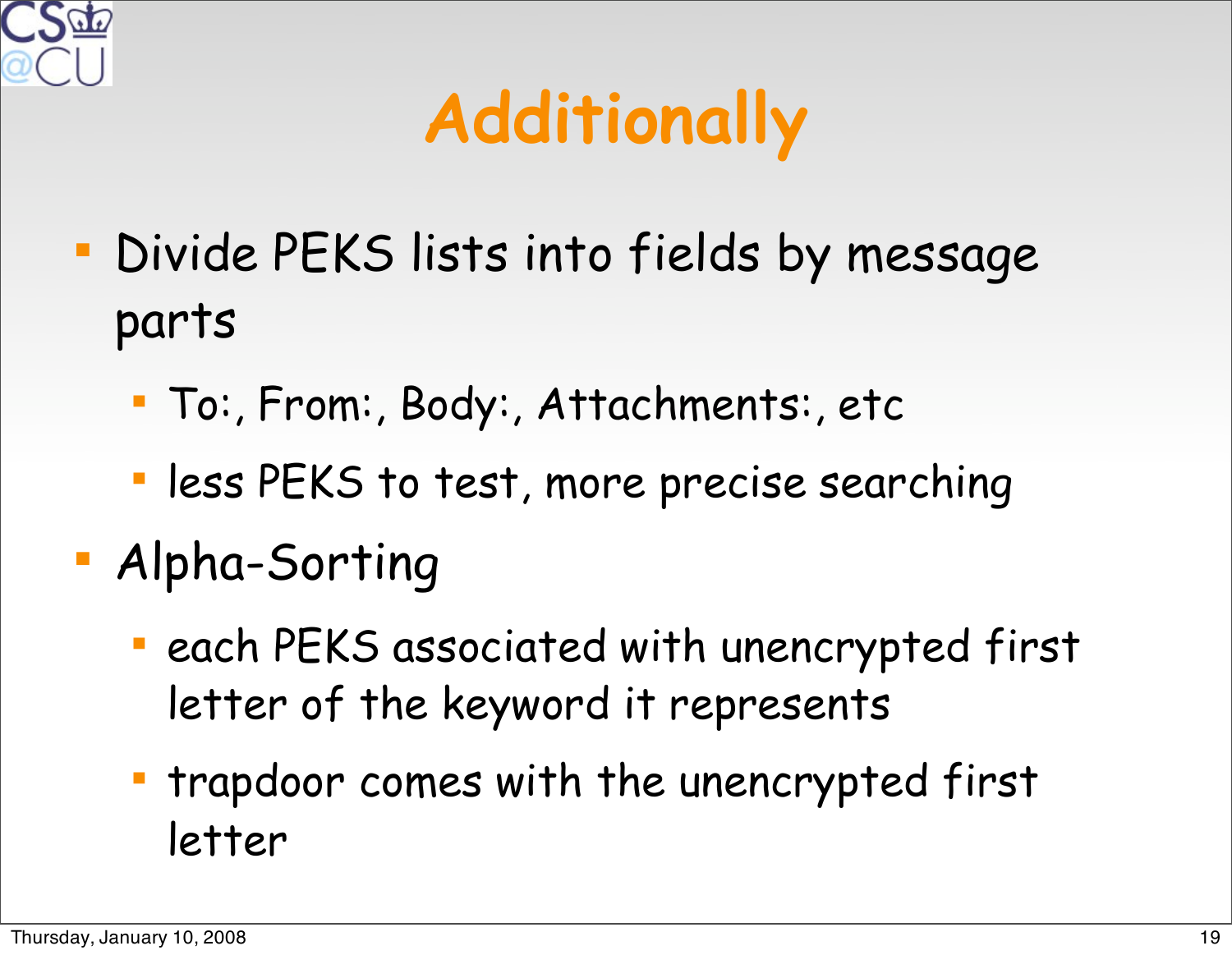

### **Implementation**

- PEKS and Bloom Filter command line applications written in *C*
- Python wrapper scripts specific for each component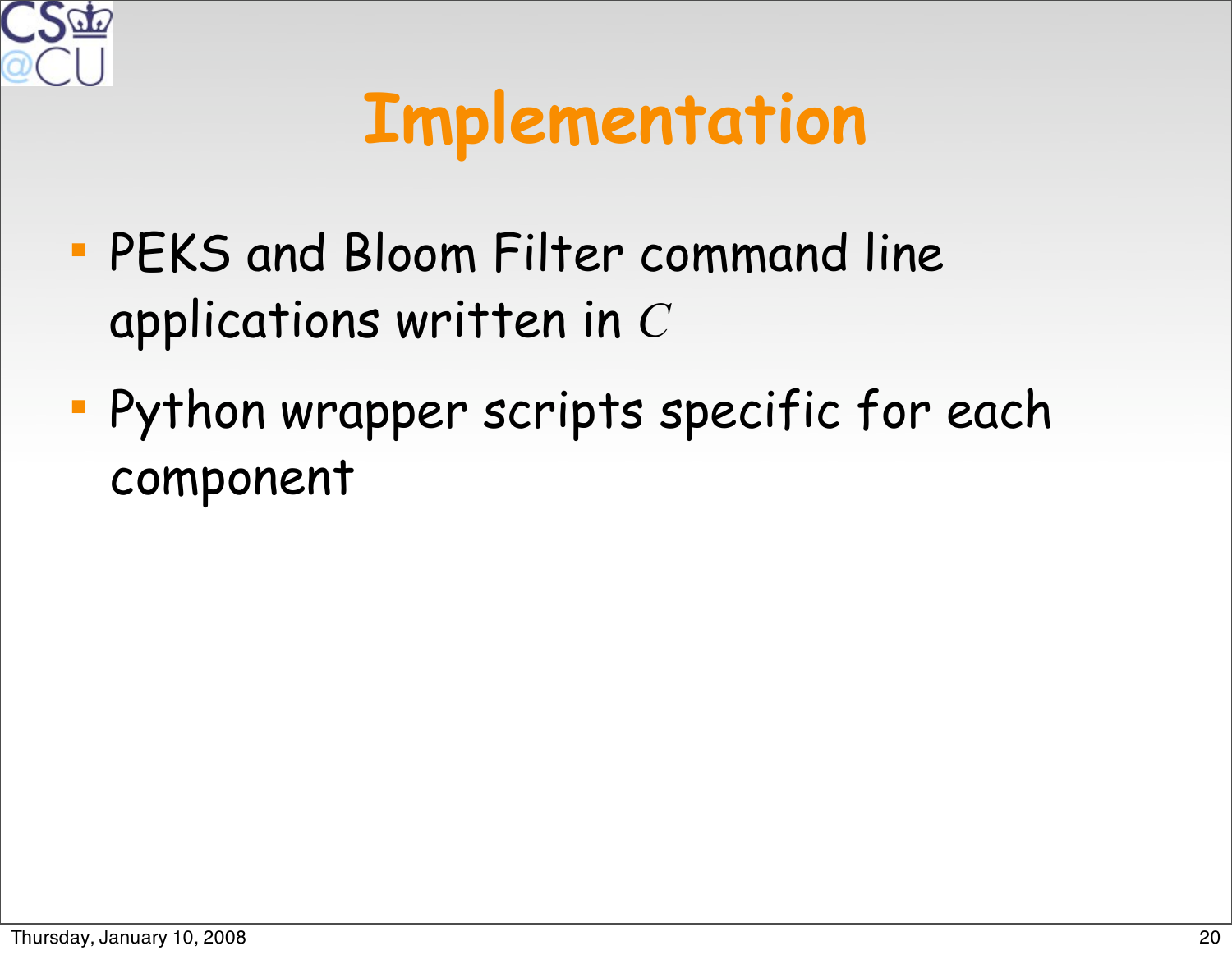

### **Evaluation**

- Evaluated in three parts
	- **Pemail production, query production, searching**
- Sample set of email from Enron data set
	- 100 emails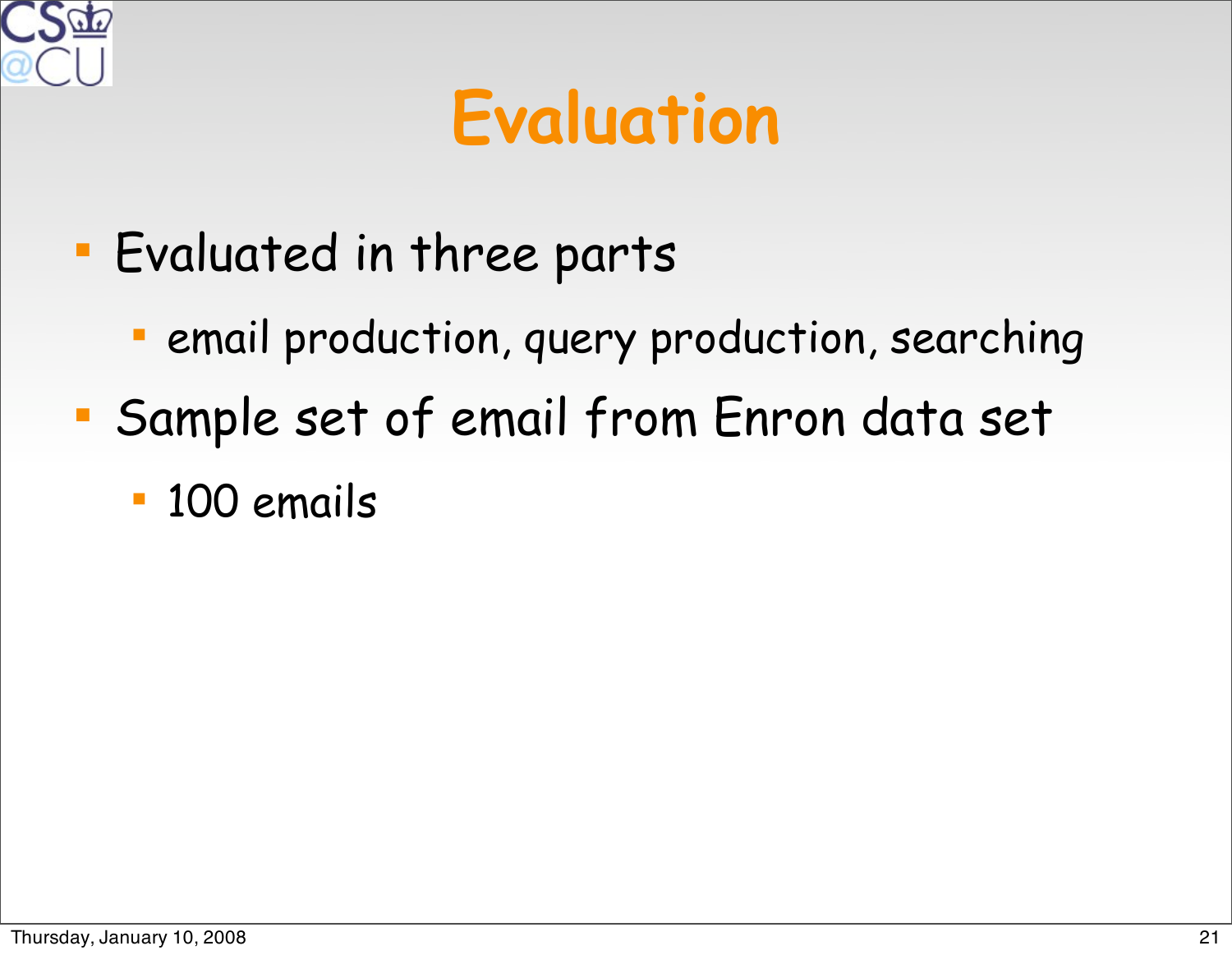

### **SSARES Email Production**

- Average time of encryption 17 seconds
	- worst case 3 minutes
- **37x increase in size**
- Both time and size are dependent on the number of keywords in the message
- Reasonable trade-offs email slow transport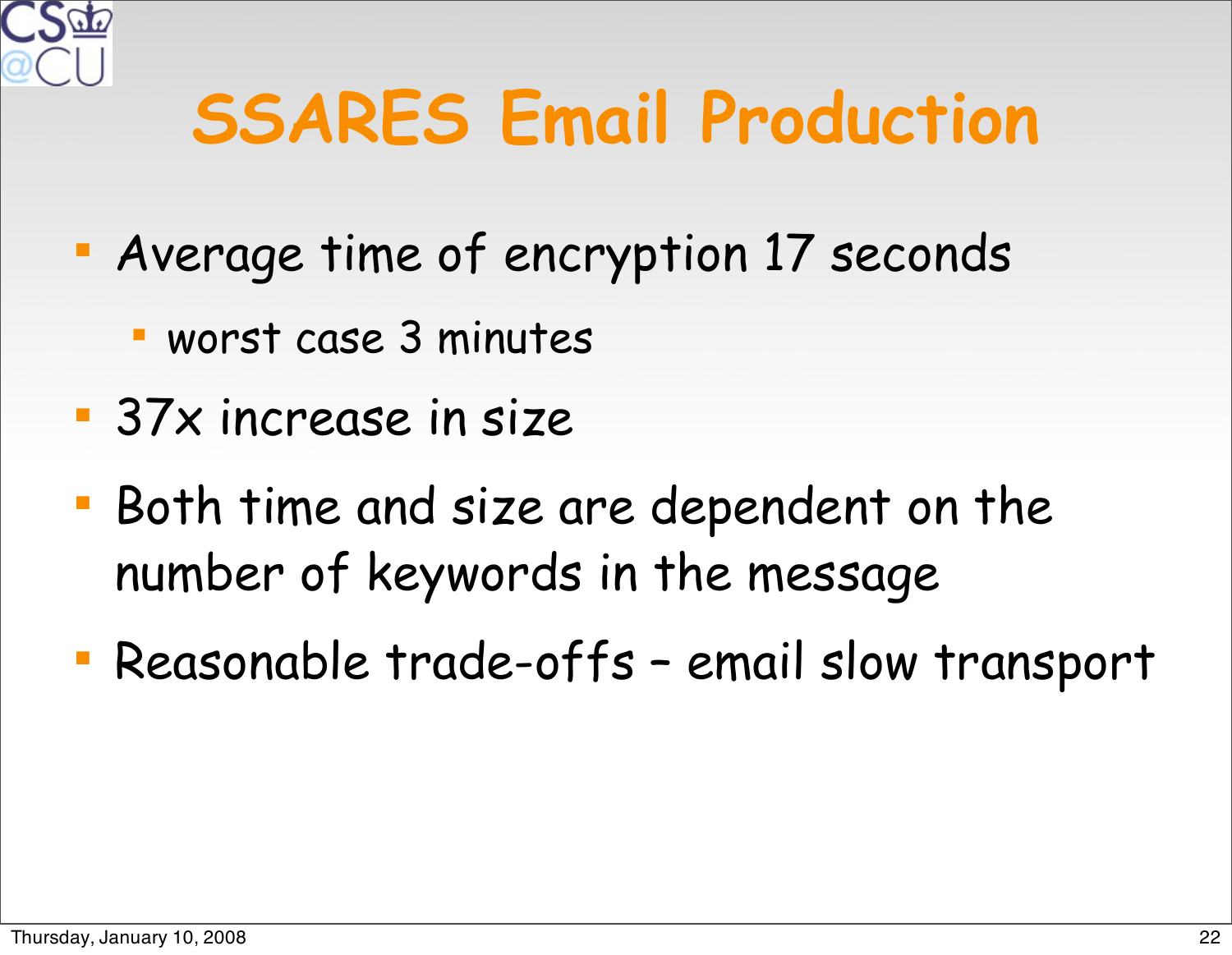

# **Query Production**

- Created queries with 1-20 keywords
- **Three flavors** 
	- **first match**
	- last match
	- no match
- 2 sec to create for 20 keywords
- At most 9 kb for 20 keywords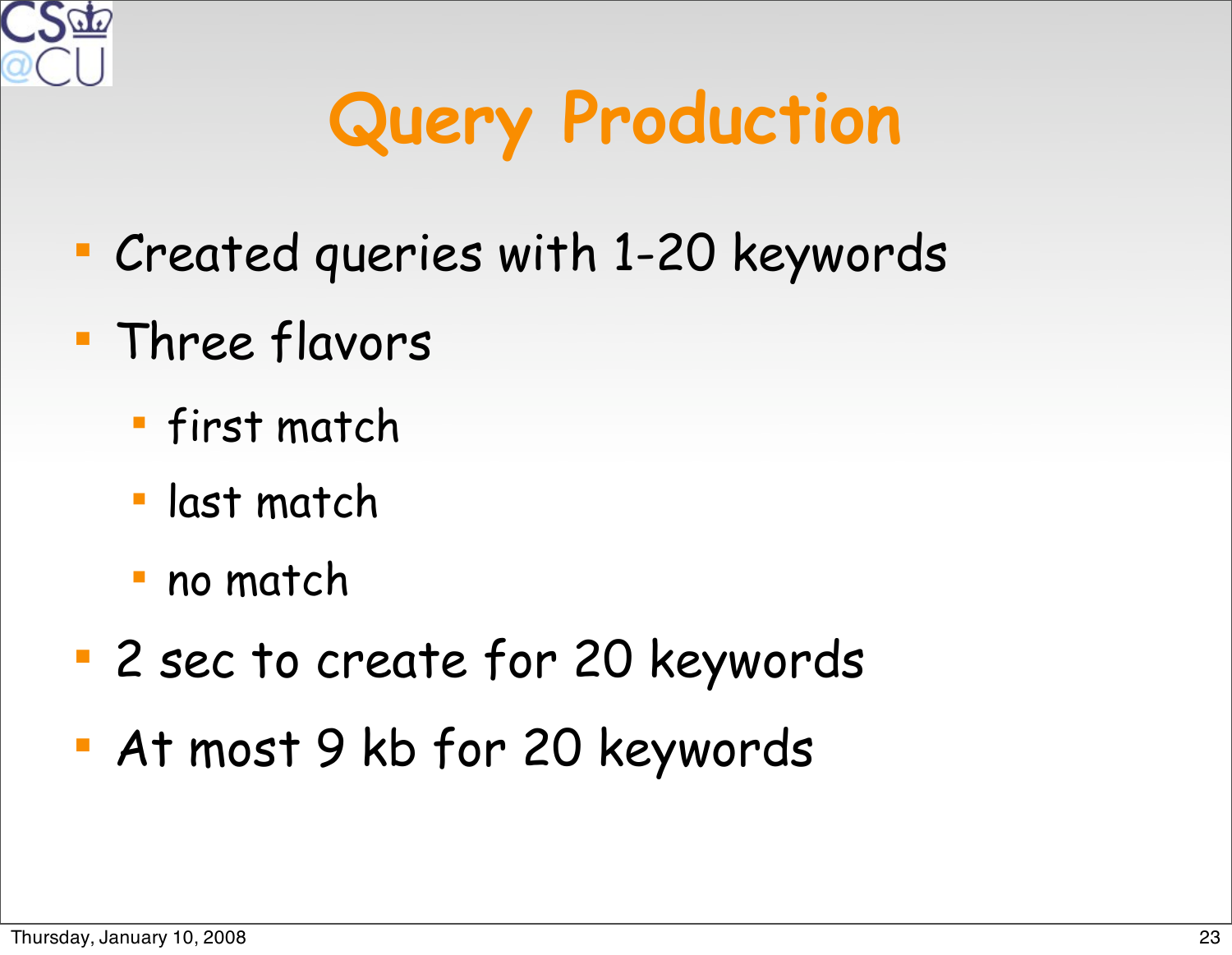

# **Searching**

- Subject
	- with out Alpha-Sorting
	- with Alpha-Sorting
- Body with Alpha-Sorting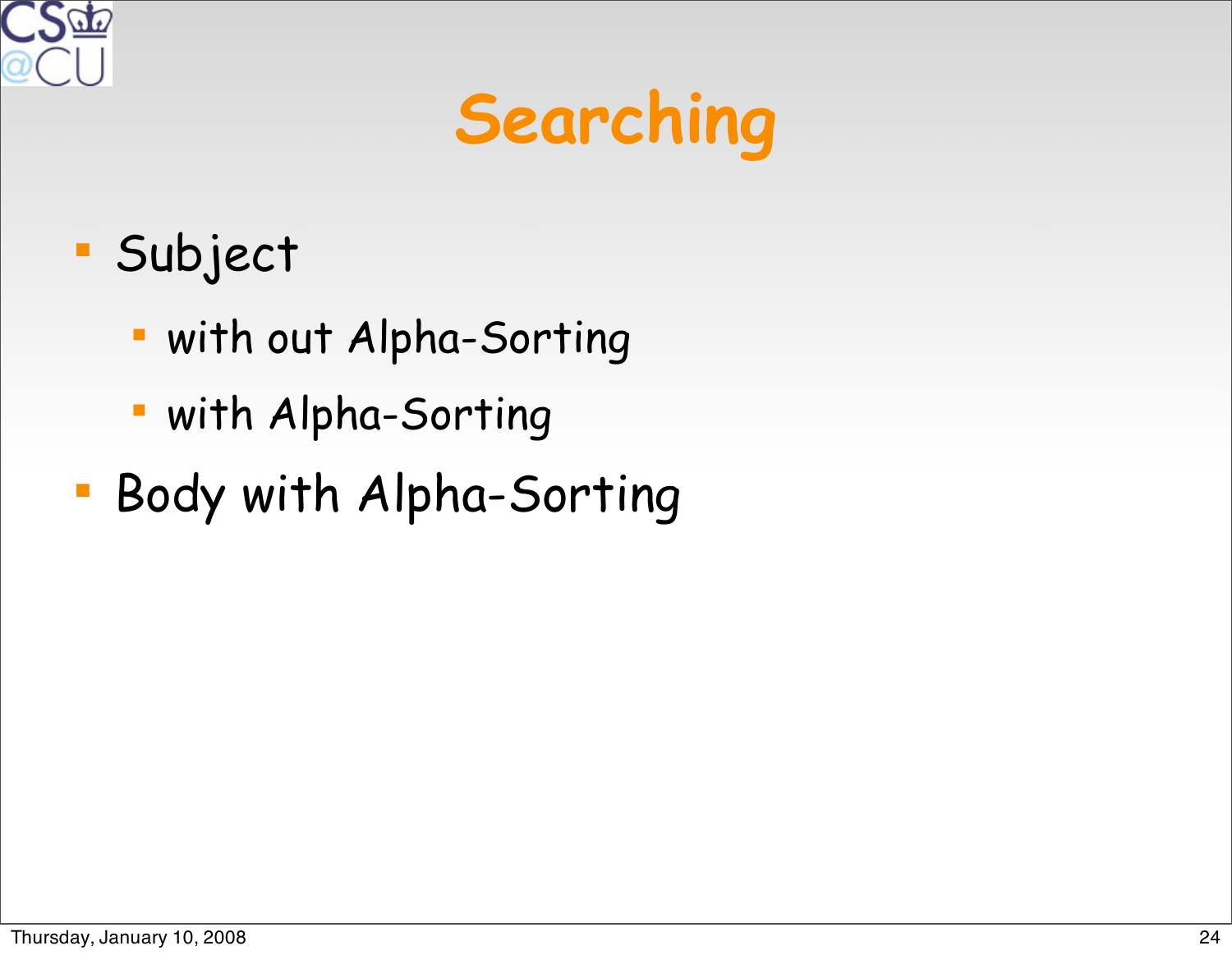# **Effects of Error-Filter**

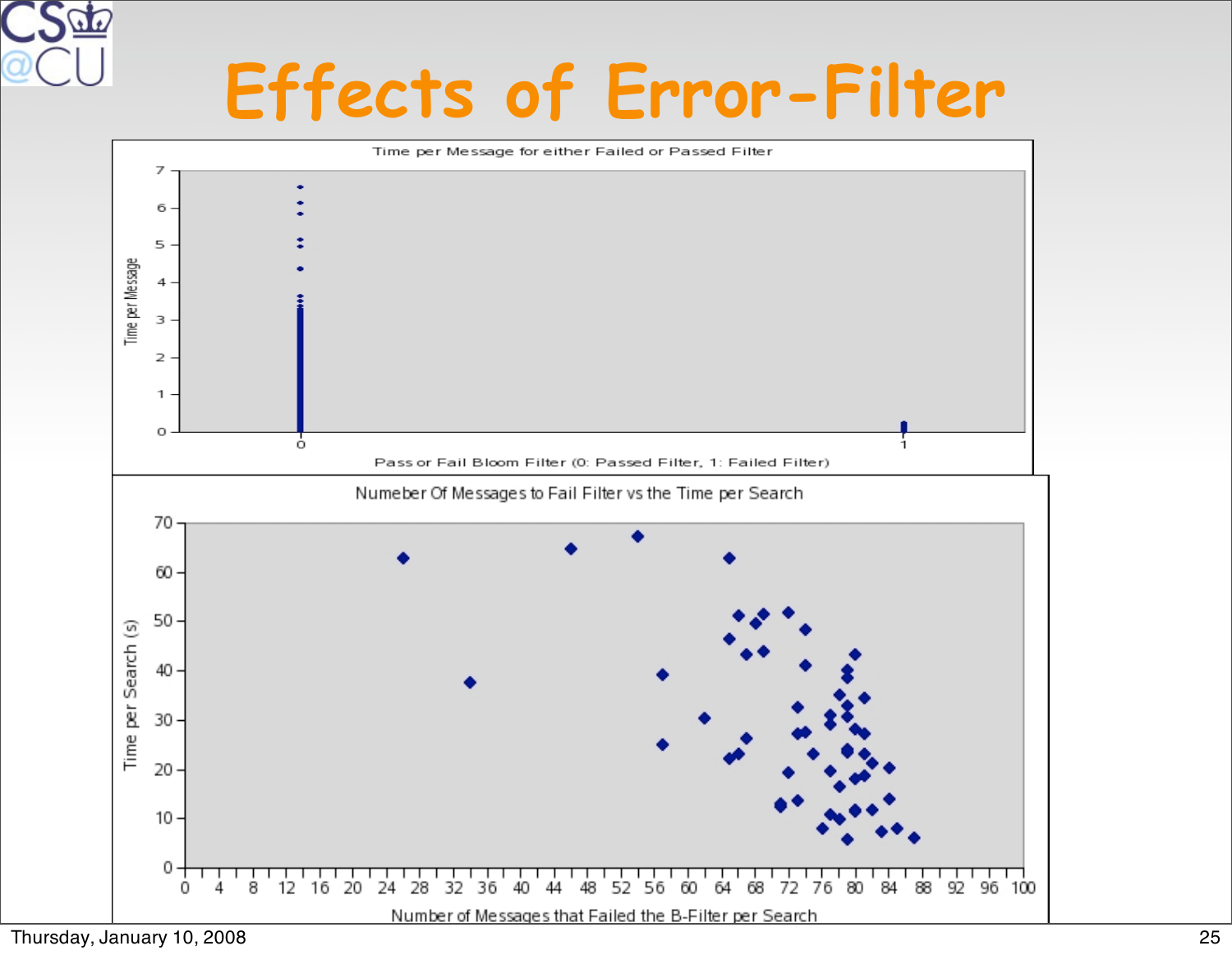

### **Search Speed Per Message**

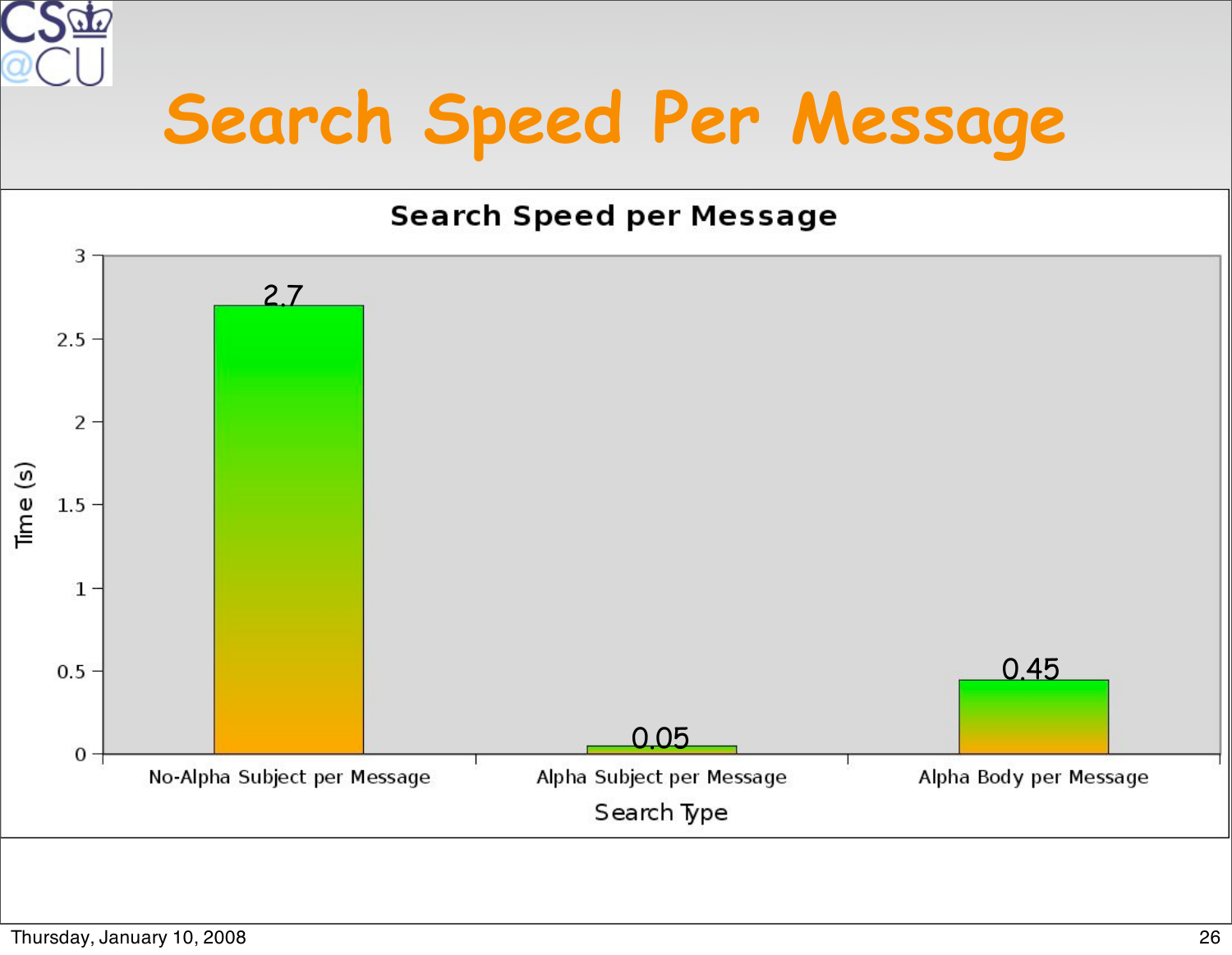

### **Search Speed Overall**

#### Avg Search Speed for Overall Search

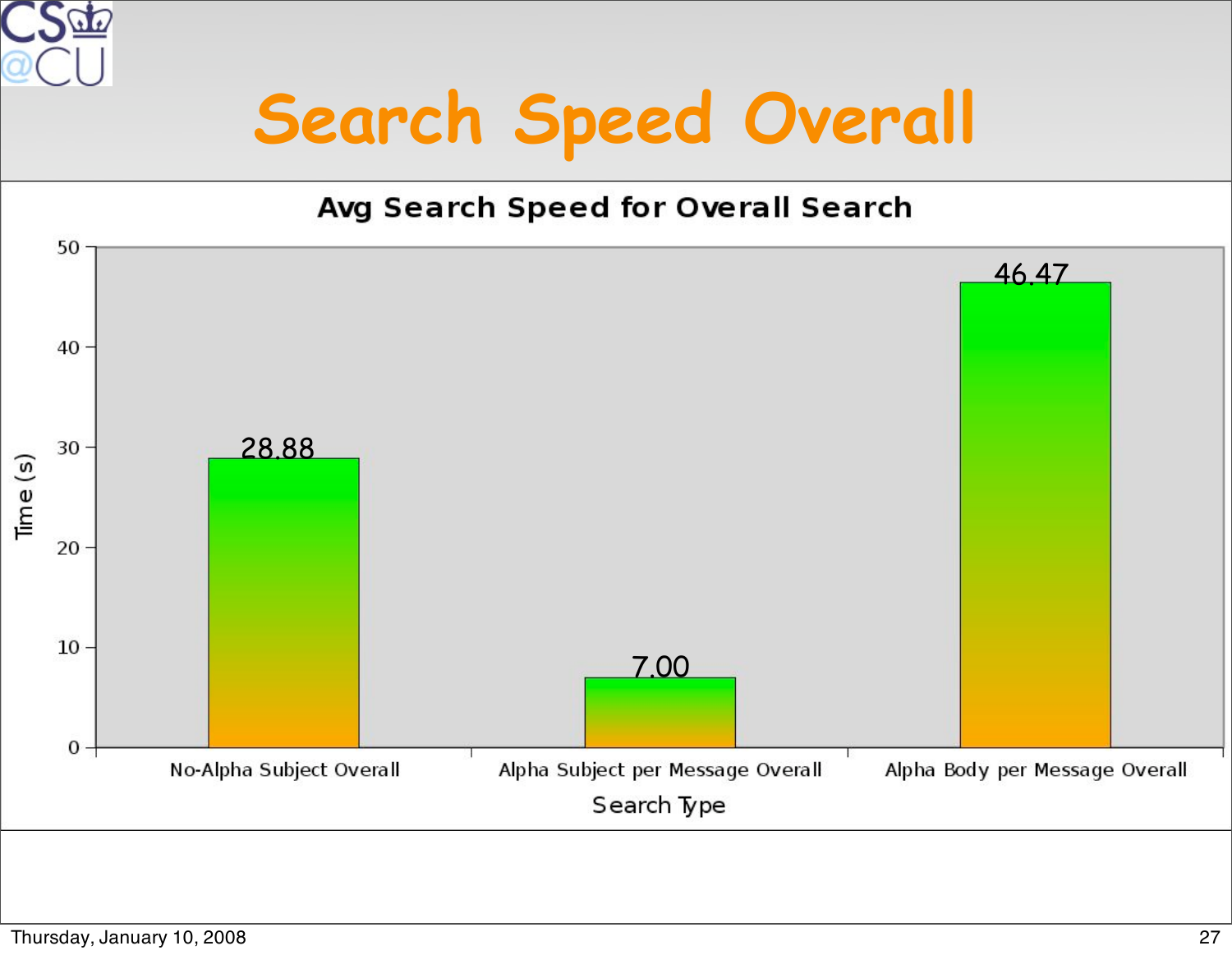

#### **Message Size**

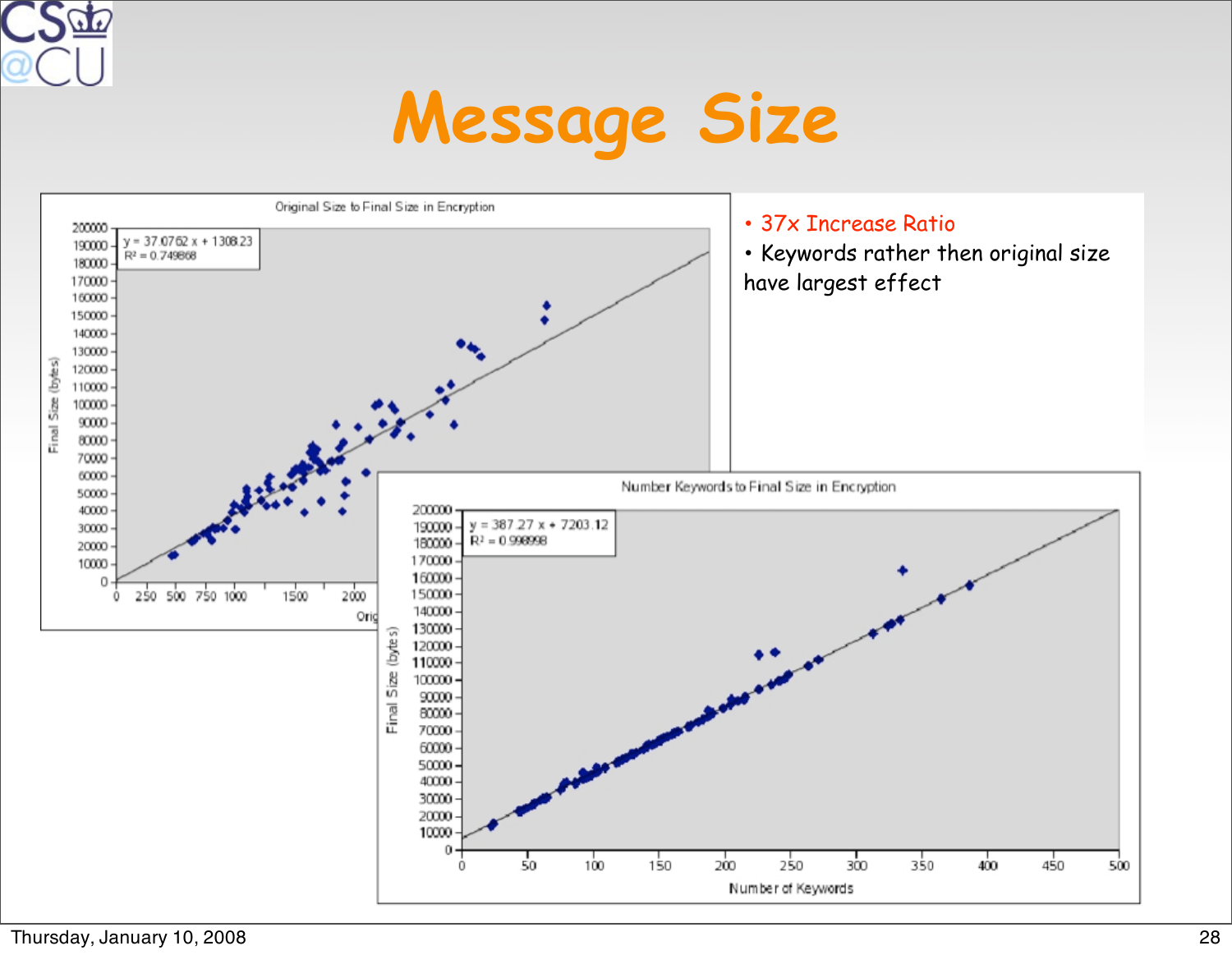

### **Message Production Time**

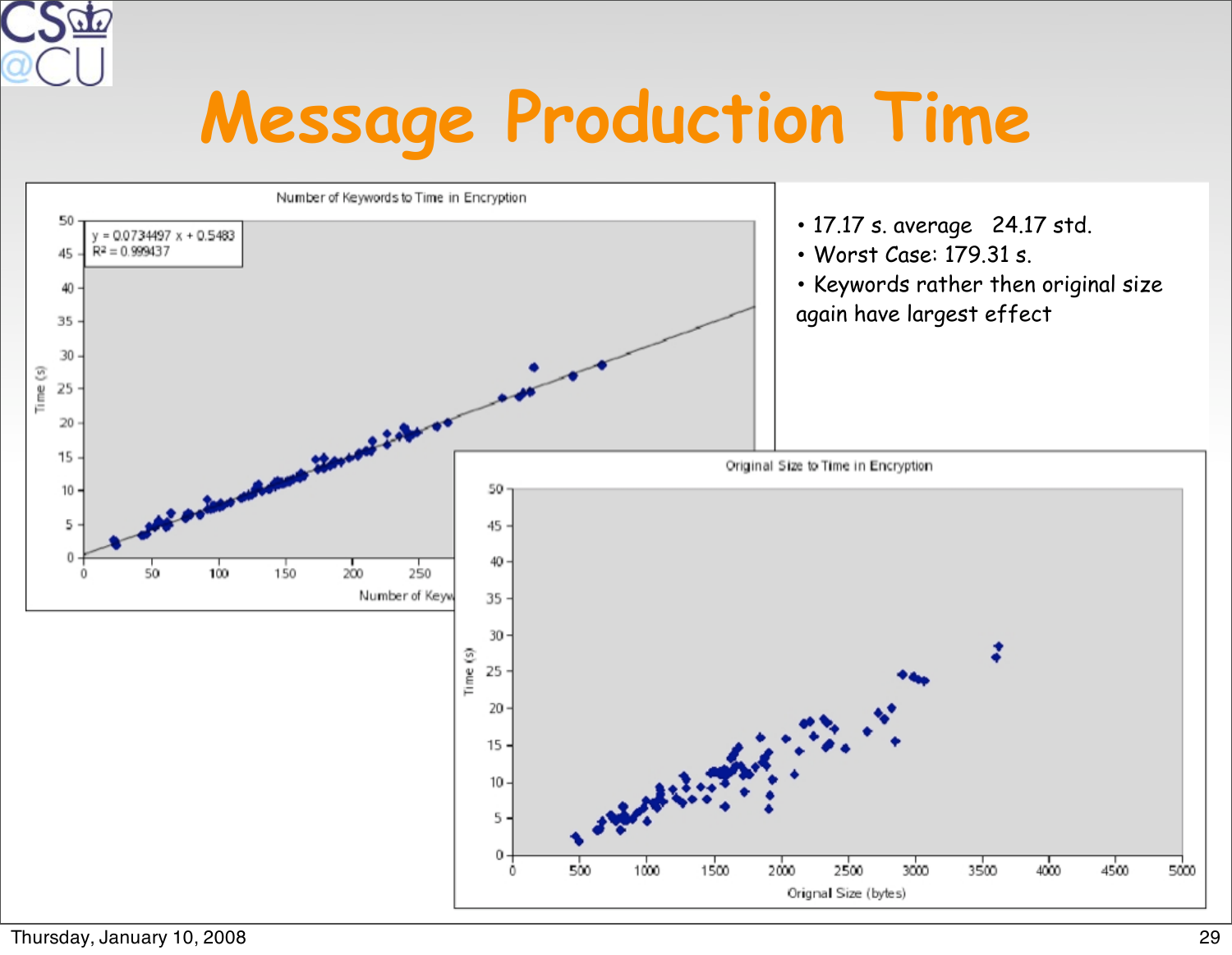![](_page_29_Picture_0.jpeg)

#### **Conclusions**

- We have presented SSARES and a preliminary implementation with an evaluation
	- no private information at server
	- protect "email at rest" and searching routine
- SSARES fits our goal of Autonomy and Transparency
- The system still needs improvement to be fully usable in a real working model